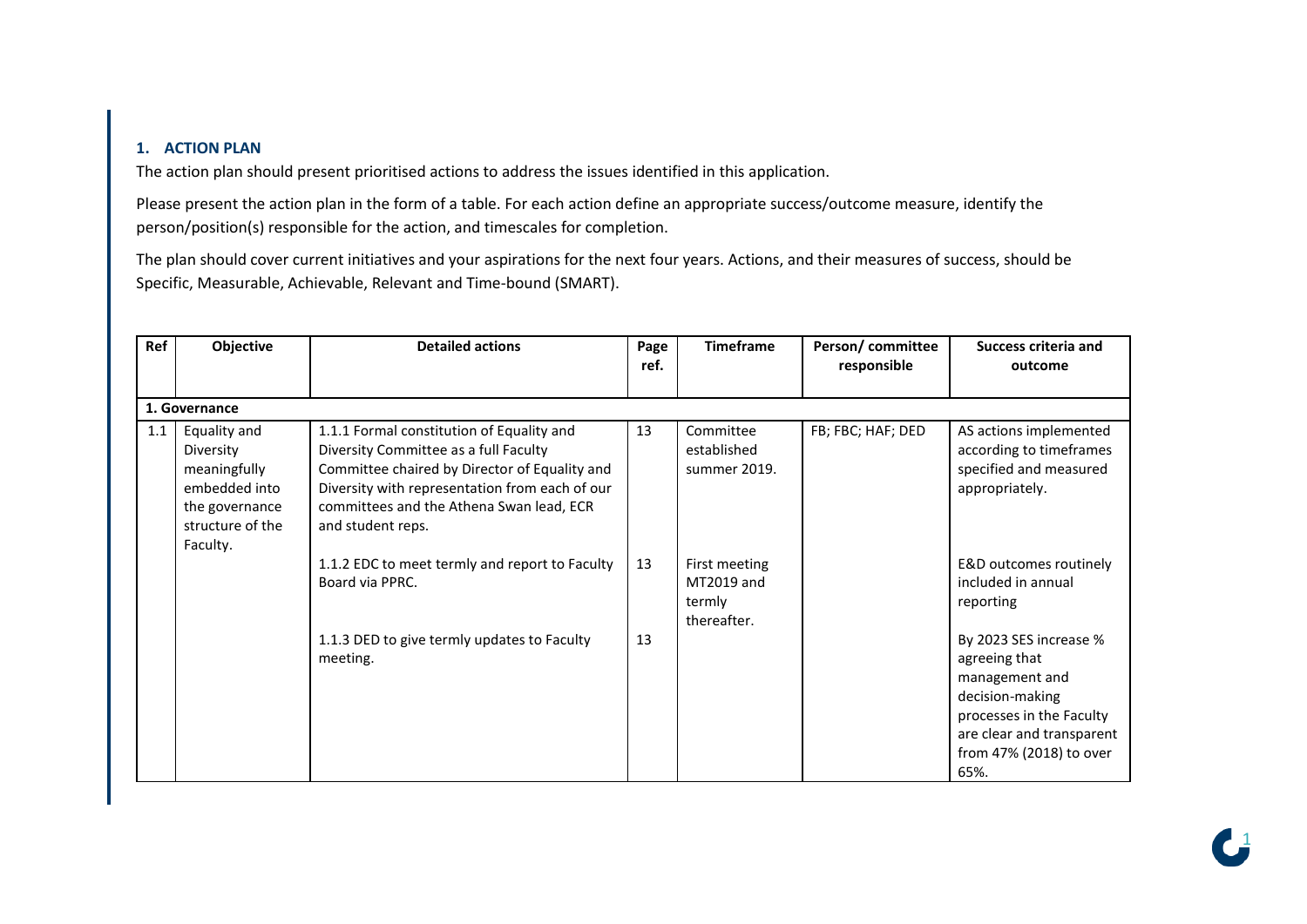| Ref | <b>Objective</b>                                                           | <b>Detailed actions</b>                                                                                                                                                                                                                 | Page<br>ref. | <b>Timeframe</b>                                                                                                           | Person/committee<br>responsible                                                   | <b>Success criteria and</b><br>outcome                                                                                                                       |
|-----|----------------------------------------------------------------------------|-----------------------------------------------------------------------------------------------------------------------------------------------------------------------------------------------------------------------------------------|--------------|----------------------------------------------------------------------------------------------------------------------------|-----------------------------------------------------------------------------------|--------------------------------------------------------------------------------------------------------------------------------------------------------------|
|     |                                                                            | 1.1.4 EDC to oversee the implementation of<br>measures in the action plan and report<br>annually to PPRC and FB.                                                                                                                        | 13           |                                                                                                                            |                                                                                   |                                                                                                                                                              |
|     |                                                                            | 1.1.5 EDC to monitor and report on diversity<br>issues within the Faculty, and recommend<br>further actions to PPRC and FB.                                                                                                             | 13           |                                                                                                                            |                                                                                   |                                                                                                                                                              |
| 1.2 | Faculty leadership<br>to model best<br>practice                            | 1.2.1 Senior Faculty Officers to commit to<br>modelling one aspect of the email etiquette<br>guidance for a year.                                                                                                                       | 13,<br>51    | October 2020<br>and annually<br>thereafter                                                                                 | <b>PPRC</b>                                                                       | Senior management<br>recognise and reflect on<br>their leadership in<br>relationship to E&D.<br>Standing item for PPRC<br>each TT to review.                 |
|     |                                                                            | 1.2.2 All incoming Faculty Officers to be briefed<br>by DED on specific actions/issues relating to<br>their areas of responsibility.                                                                                                    | 13,<br>52    |                                                                                                                            | <b>DED</b>                                                                        | Annual review of E&D in<br>PPRC provides evidence<br>of strong leadership<br>across senior team.                                                             |
|     |                                                                            | 1.2.3 Termly email from FBC to all staff (incl<br>college post-holders) to signpost social and<br>training opportunities and progress on Athena<br>Swan action plan.                                                                    | 13,<br>52    | January 2020                                                                                                               | <b>FBC</b>                                                                        |                                                                                                                                                              |
| 1.3 | Develop robust<br>systems to<br>monitor progress<br>against E&D<br>targets | 1.3.1 Design and deliver new data collection<br>systems for:<br>School pupils engaged in Faculty outreach<br>activities and any trends relating to those<br>who go on to apply or gain admission to<br>the Faculty's degree programmes. | 44           | Systems in place<br>by summer<br>2020. Baselines<br>reported to EDC<br>and FB and<br>improvement<br>targets agreed<br>MT20 | FBC/DED/HAF to<br>have oversight.<br>Specific<br>responsibility to:<br><b>DSL</b> | Initial report to EDC and<br>FB in TT20 establishing<br>baselines.<br>Annual report to EDC and<br>FB from TT21 comparing<br>performance against<br>baseline. |
|     |                                                                            | Student admissions, outcomes and<br>experience (UG, PGT and PGR)                                                                                                                                                                        |              |                                                                                                                            | DoT/DDS                                                                           |                                                                                                                                                              |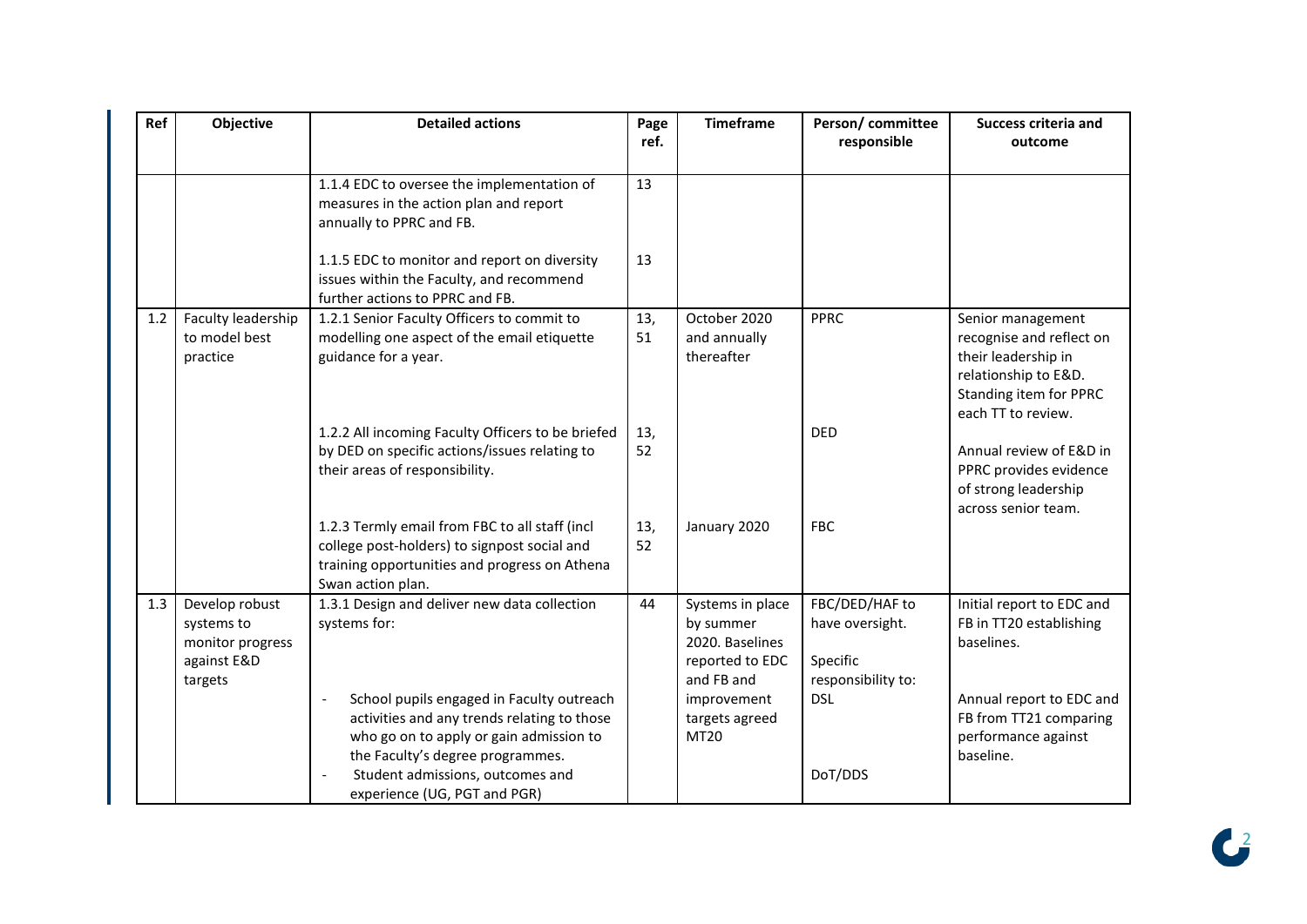| Ref | Objective                                                            | <b>Detailed actions</b>                                                                                                                                                      | Page<br>ref.     | <b>Timeframe</b>                      | Person/committee<br>responsible                                            | <b>Success criteria and</b><br>outcome                                                                                      |
|-----|----------------------------------------------------------------------|------------------------------------------------------------------------------------------------------------------------------------------------------------------------------|------------------|---------------------------------------|----------------------------------------------------------------------------|-----------------------------------------------------------------------------------------------------------------------------|
|     |                                                                      | 1.3.5 Monitor training opportunity take up by<br>gender                                                                                                                      | 41               |                                       | <b>EDC</b>                                                                 |                                                                                                                             |
|     |                                                                      | 1.3.6 Monitor impact of references not being<br>taken up until shortlisting (brought in 2018-19)<br>for job applications                                                     | 36               |                                       | <b>HAF</b>                                                                 |                                                                                                                             |
|     | 2. Organisation and culture                                          |                                                                                                                                                                              |                  |                                       |                                                                            |                                                                                                                             |
| 2.1 | Enhance staff<br>understanding of<br>E&D issues and<br>implicit bias | 2.1.1 Work with EDU to develop targeted IB<br>training for staff reading written<br>work/references/ applications, to be offered to<br>all examiners and graduate assessors. | 13,<br>16,<br>21 | Introduce<br>training from<br>MT2020. | EDC/FBC/DoT (for<br>examiners)/DTGS<br>and DDS (for<br>graduate assessors) | 50% of those offered<br>training in 2020 to take<br>up the offer, rising<br>annually to 90% by 2023.                        |
|     |                                                                      | 2.1.2 Require all new staff and those taking on<br>senior faculty roles to complete POD training<br>on "Equality and Diversity" and "Challenging<br>Behaviour".              | 13,<br>16,<br>37 | Ongoing                               | FBC/DED/HAF (to<br>monitor<br>completion)                                  | All new staff and those<br>taking on senior Faculty<br>roles have completed<br>training within a term of<br>taking up post. |
|     |                                                                      | 2.1.3 Encourage existing staff to complete POD<br>training on "Equality and Diversity" and<br>"Challenging Behaviour".                                                       | 13               | Ongoing                               | FBC/DED/HAF (to<br>monitor<br>completion)                                  | 50% of those offered<br>training in 2020 to take<br>up the offer, rising<br>annually to 90% by 2023.                        |
|     |                                                                      | 2.1.4 Require all new PIs who are managing<br>researchers to complete POD training on<br>"Inclusive Leadership".                                                             | 13,<br>34        | Ongoing                               | FBC/DED/DoR/ HAF<br>(to monitor<br>completion)                             | 50% of PIs offered<br>training in 2020 to take<br>up the offer, rising<br>annually to 90% by 2023.                          |
|     |                                                                      | 2.1.5 Require all Faculty representatives on<br>interview panels to have completed<br>recruitment and selection training.                                                    | 13,<br>36        | Ongoing                               | FBC/DED/HAF (to<br>monitor<br>completion)                                  | All Faculty<br>representatives on<br>interview panels to have<br>completed training                                         |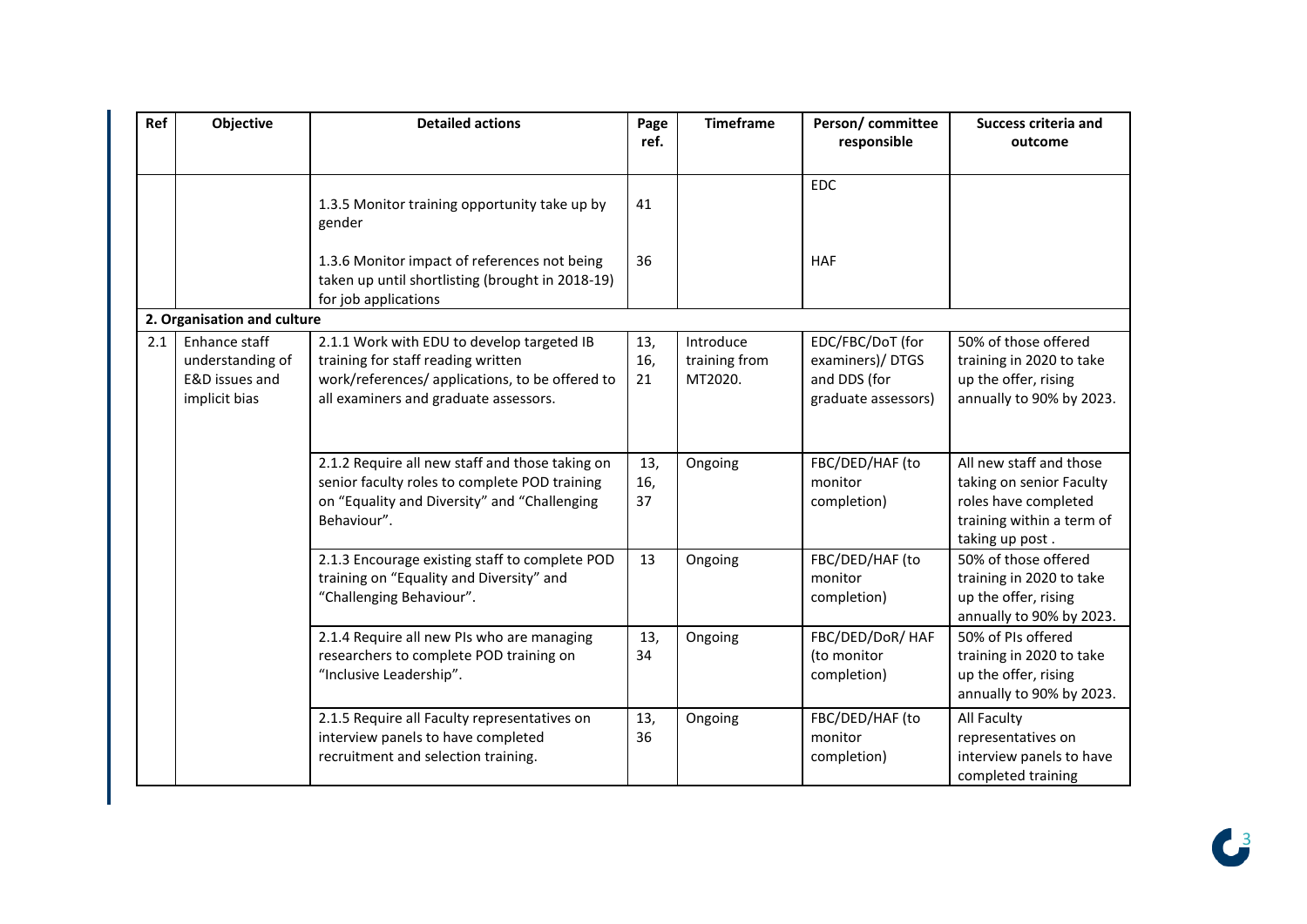| Ref | Objective                                                            | <b>Detailed actions</b>                                                                                                                                                                                                                                                                                                                                                       | Page<br>ref.                   | <b>Timeframe</b> | Person/committee<br>responsible | <b>Success criteria and</b><br>outcome                                                                                                     |
|-----|----------------------------------------------------------------------|-------------------------------------------------------------------------------------------------------------------------------------------------------------------------------------------------------------------------------------------------------------------------------------------------------------------------------------------------------------------------------|--------------------------------|------------------|---------------------------------|--------------------------------------------------------------------------------------------------------------------------------------------|
| 2.2 | Promote<br>equitable<br>distribution of                              | Workload monitoring and reporting:                                                                                                                                                                                                                                                                                                                                            | 56                             | Ongoing          | EDC/PPRC/ HAF                   | SES - increased positive<br>response to 'academic<br>workloads are                                                                         |
|     | Faculty workload<br>which allows for<br>flexible working<br>patterns | 2.2.1 Use workload tool to assess whether<br>workloads for all academic staff are<br>reasonable, and in particular to assist those<br>with part-time working patterns to understand<br>what a reasonable workload looks like.                                                                                                                                                 | 56                             |                  |                                 | reasonable', From 29%<br>female and 33% male to<br>65% male and female<br>response by 2022<br>Annual report to FB<br>shows that women are  |
|     |                                                                      | 2.2.2 Annual review of data gathered using the<br>workload tool by EDC paying attention to<br>gender inequality in administrative and<br>teaching load.                                                                                                                                                                                                                       | 56                             |                  |                                 | not taking on<br>proportionately more<br>administrative work than<br>men and there is no                                                   |
|     |                                                                      | 2.2.3 EDC to receive reports on distribution of<br>examining and supervision load by gender and<br>include in report to Faculty Board.                                                                                                                                                                                                                                        | 57                             |                  |                                 | pattern of gendered<br>difference in who is<br>over/under stint.                                                                           |
|     |                                                                      | 2.2.4 Introduce an additional form to circulate<br>with workload tool for post-holders to enter<br>work on external committees. EDC to receive<br>annual report analysed by gender and to<br>recommend actions to PPR and/or Research<br>Committee as appropriate to i) encourage<br>more women if required or ii) to discuss ways<br>of recognising involvement in workload. | 55,<br>57                      |                  |                                 | 90% of respondents<br>agree that 'my faculty is<br>supportive of all its<br>members'                                                       |
| 2.3 | Improve induction<br>for academic staff                              | 2.3.1 Refresh induction process and contents of<br>faculty handbook, to include:<br>- Details of parental and adoption leave<br>provisions<br>- Email etiquette guidance.                                                                                                                                                                                                     | 37,<br>48,<br>49,<br>51,<br>55 | MT2020           | FBC/DED/<br>HAF/Comms Officer   | 2022 SES: all staff who<br>joined in the last two<br>years to report being<br>offered induction. 80% to<br>report that this was<br>useful. |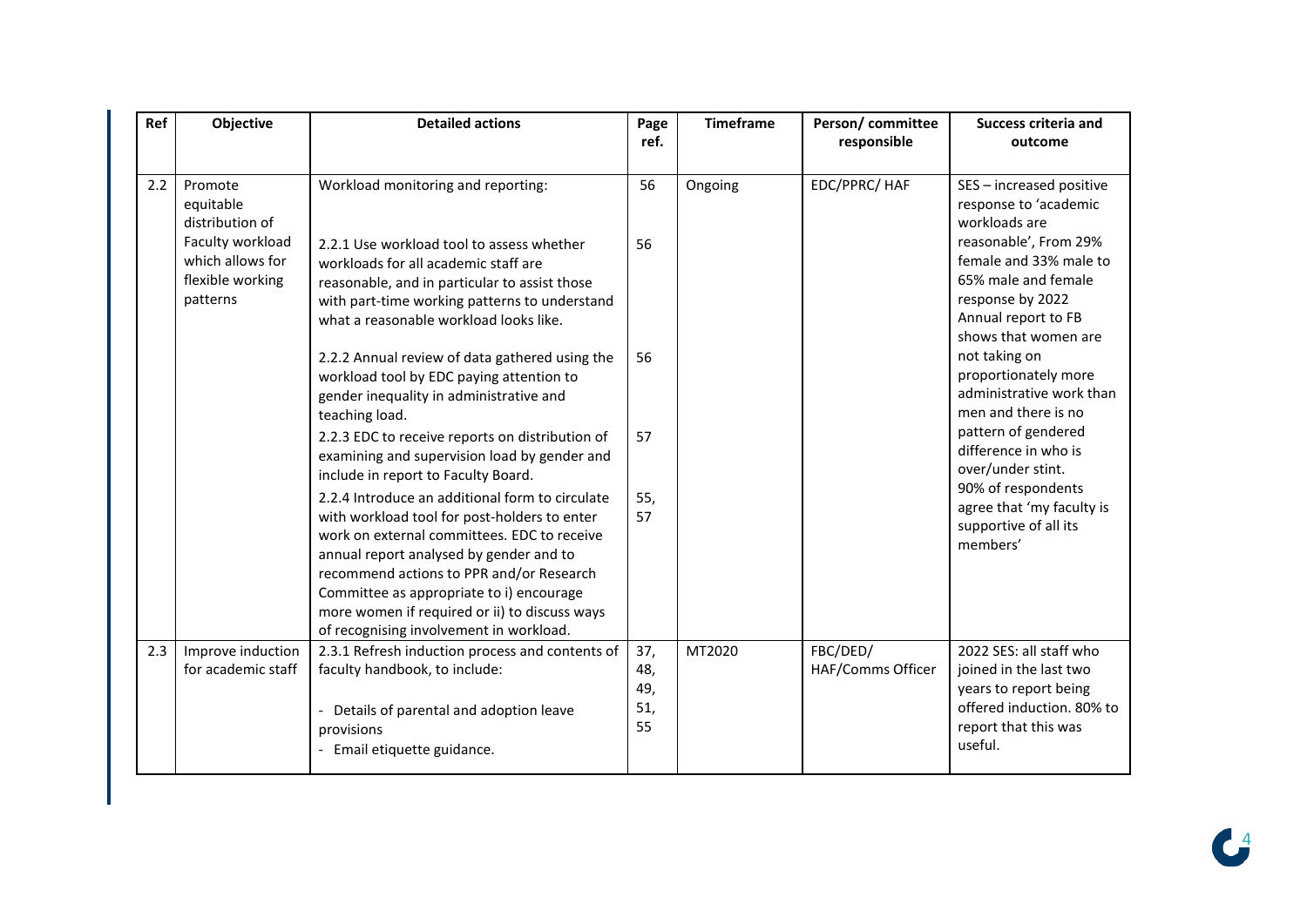| Ref | <b>Objective</b>                                                                                                       | <b>Detailed actions</b>                                                                                                                                                                                                                                                                                                                                         | Page<br>ref.     | <b>Timeframe</b> | Person/committee<br>responsible | <b>Success criteria and</b><br>outcome                                                                                                                                                     |
|-----|------------------------------------------------------------------------------------------------------------------------|-----------------------------------------------------------------------------------------------------------------------------------------------------------------------------------------------------------------------------------------------------------------------------------------------------------------------------------------------------------------|------------------|------------------|---------------------------------|--------------------------------------------------------------------------------------------------------------------------------------------------------------------------------------------|
|     |                                                                                                                        | Clear description and flowchart of<br>appointments to committees, expectations of<br>workload and opportunities to self-nominate.<br>- Information about steps to promotion.<br>- Information about the URCF, including the<br>fact that leave for caring responsibilities does<br>not need to have been from the employee's<br>current role or even at Oxford. |                  |                  |                                 | 2022 SES: 65% of<br>respondents agreeing<br>that "there is a fair and<br>transparent way of<br>allocating work in the<br>faculty".                                                         |
|     |                                                                                                                        | Information about formal and informal<br>flexible working<br>- unpaid parental leave<br>Appraisals, PDRs<br>Reward and recognition/Recognition of<br>Distinction<br>This information will be reflected in a refreshed<br>staff intranet, and reminders sent out regularly,<br>via 'all Faculty and college' email list.                                         |                  |                  |                                 |                                                                                                                                                                                            |
|     |                                                                                                                        | 2.3.2 Introduce an annual Faculty induction<br>event for all new academic and research staff<br>to cover standard expectations around<br>teaching and arranging teaching, use of the<br>Faculty building, support available.<br>Have a feedback form and follow-up survey<br>after 12 months.                                                                   | 37               |                  |                                 |                                                                                                                                                                                            |
| 2.4 | Increase<br>integration of<br>college post-<br>holders into the<br>Faculty and<br>improve support<br>available to them | 2.4.1 Appoint a permanent college lecturer on<br>a 0.1FTE contract with the Faculty as College<br>Staff Liaison Officer (CSLO) to serve as contact<br>point for college only post-holders.<br>2.4.2 CSLO to sit on Teaching Committee and<br>EDC and to hold termly meetings with FBC and<br>DED to report on issues and concerns.                              | 31,<br>49,<br>52 | October 2020     | <b>FBC</b>                      | SES - reduction in post-<br>holders disagreeing that<br>treatment of people the<br>Faculty works with on a<br>non-contractual or short-<br>term basis is fair and<br>balanced (from 30% to |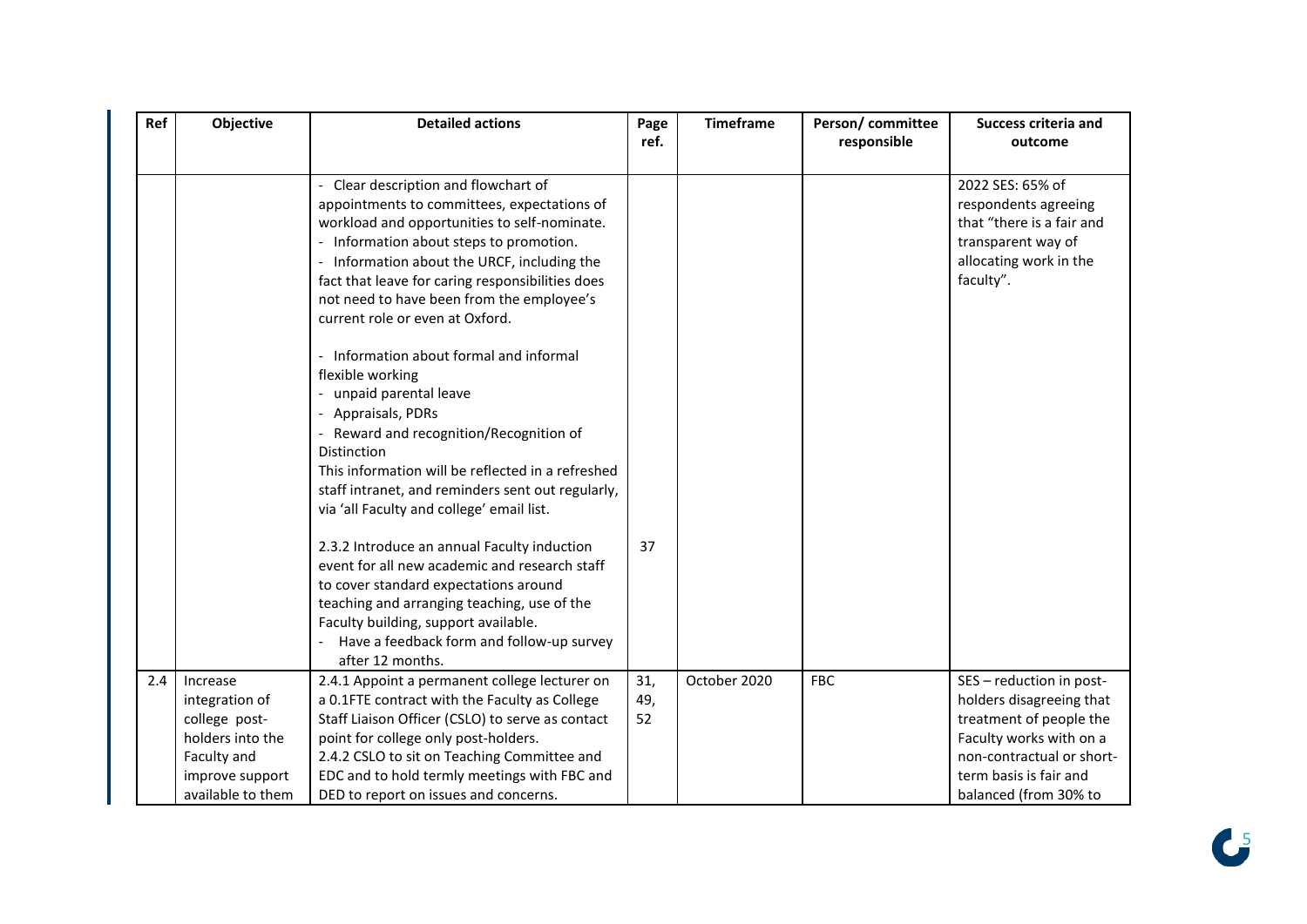| Ref | Objective                                                                                                                                            | <b>Detailed actions</b>                                                                                                                                                                                                                                                                                 | Page<br>ref. | <b>Timeframe</b> | Person/committee<br>responsible         | <b>Success criteria and</b><br>outcome                                                                                                    |
|-----|------------------------------------------------------------------------------------------------------------------------------------------------------|---------------------------------------------------------------------------------------------------------------------------------------------------------------------------------------------------------------------------------------------------------------------------------------------------------|--------------|------------------|-----------------------------------------|-------------------------------------------------------------------------------------------------------------------------------------------|
|     |                                                                                                                                                      | 2.4.3 Faculty office in annual gathering of<br>names of college-only post-holders to provide<br>statistical report by gender to be received by<br>EDC.                                                                                                                                                  | 31           | October 2020     | Deputy<br>Administrator                 | 10%); improved<br>perception that the<br>Faculty is paying<br>attention to issues                                                         |
|     |                                                                                                                                                      | 2.4.4 Survey college-only post-holders to<br>investigate the relationship between gender<br>and career progression, including establishing<br>whether early-career women find themselves<br>in longer service in these posts than men.                                                                  | 32           | October 2020     | CSLO                                    | affecting non-post-<br>holders.                                                                                                           |
|     |                                                                                                                                                      | 2.4.5 Create a handbook for college-only post-<br>holders, to be distributed each year via senior<br>English tutors in colleges and college offices.<br>Information to be similar to Faculty employees'<br>handbook, and prepared in collaboration with<br>CSLO.                                        | 32,<br>49    | October 2020     | HAF/CSLO                                |                                                                                                                                           |
| 2.5 | Develop the<br>English Faculty as<br>a supportive and<br>respectful working<br>environment<br>where bullying<br>and harassment<br>are not tolerated. | 2.5.1 FBC to communicate importance of<br>adhering to policies around harassment and<br>bullying at Faculty meetings                                                                                                                                                                                    | 53           | January 2020     | <b>FBC</b>                              | Close the gap between<br>numbers of incidents of<br>harassment and bullying<br>reported to FBC and HAF<br>and numbers reported in<br>SES. |
|     |                                                                                                                                                      | 2.5.2 Increase locations across the English<br>Faculty premises where details of Harassment<br>Advisors are posted (including bathrooms) and<br>ensure website links to Humanities E and D<br>information page about procedures and<br>support with regard to complaints of<br>harassment and bullying. | 53           | MT 2020          | Comms Officer/<br><b>Faculty Office</b> | Close the gap between<br>numbers of incidents of<br>harassment and bullying<br>reported to FBC and HAF<br>and numbers reported in<br>SES. |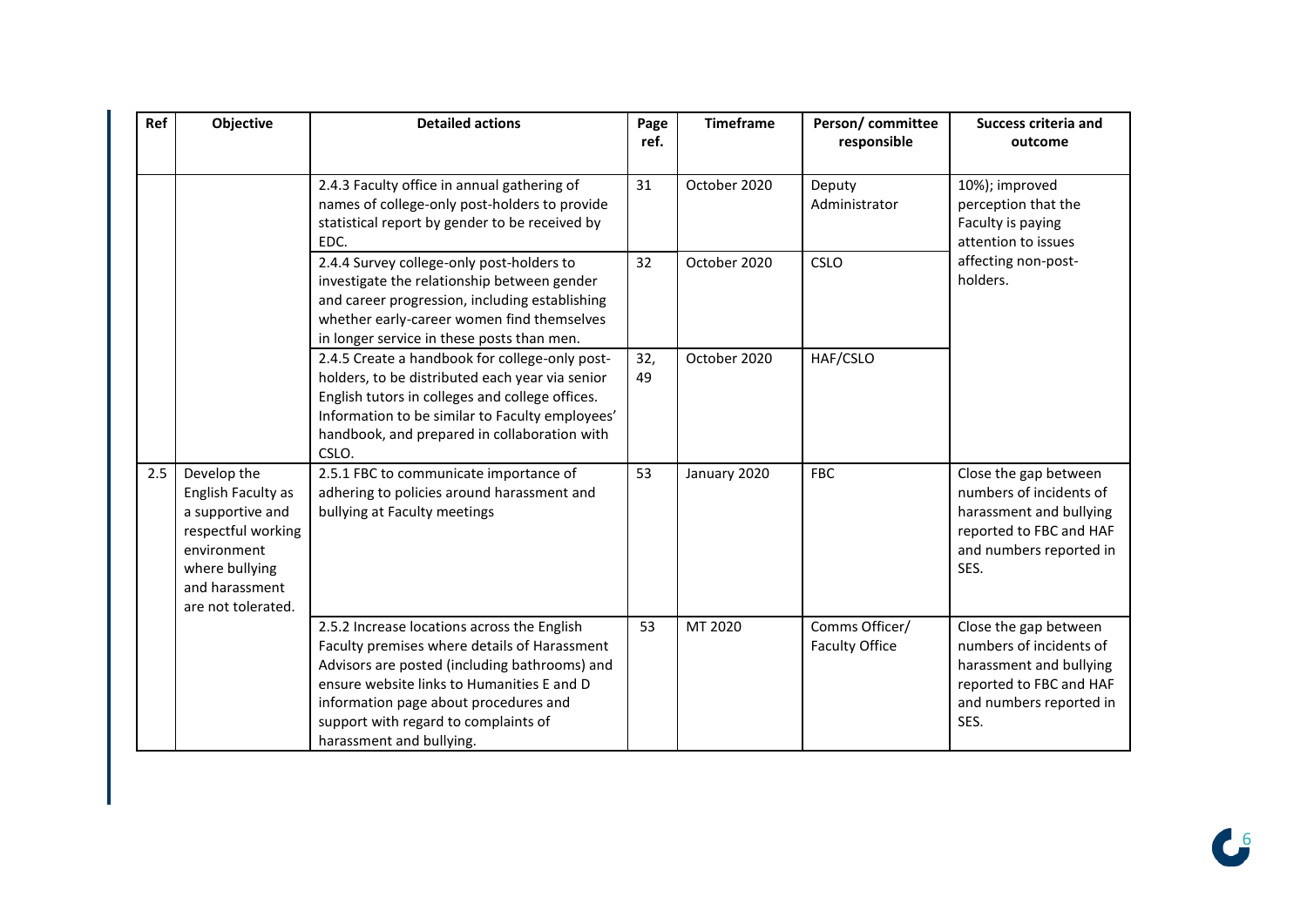| Ref | Objective                                                                                                              | <b>Detailed actions</b>                                                                                                                                                                                                                                                                                                                                                                                                   | Page<br>ref. | <b>Timeframe</b>                          | Person/committee<br>responsible | <b>Success criteria and</b><br>outcome                                                                                                                            |
|-----|------------------------------------------------------------------------------------------------------------------------|---------------------------------------------------------------------------------------------------------------------------------------------------------------------------------------------------------------------------------------------------------------------------------------------------------------------------------------------------------------------------------------------------------------------------|--------------|-------------------------------------------|---------------------------------|-------------------------------------------------------------------------------------------------------------------------------------------------------------------|
|     |                                                                                                                        | 2.5.3 Termly email from FBC to include<br>information about new measures and support<br>in regard to reducing incidents of harassment<br>and bullying. One of the three termly emails<br>each year to include a short statement<br>indicating that all complaints of bullying and<br>harassment will be investigated in accordance<br>with University procedures, with a link to<br>Humanities E&D pages for information. | 53           | January 2020                              | <b>FBC</b>                      | All reported incidents<br>investigated and followed<br>up.                                                                                                        |
|     |                                                                                                                        | 2.5.4 Responsible Bystander Training to be<br>compulsory for all those holding Faculty posts<br>and optional/offered for all Faculty members<br>regardless of their post.                                                                                                                                                                                                                                                 | 53           | Ongoing                                   | <b>EDC</b>                      | 90% of Faculty post-<br>holders to have<br>undertaken training by<br>2022.                                                                                        |
|     |                                                                                                                        | 2.5.5 Harassment advisors to be given<br>workload tariff to attend training and to<br>refresh their training at least bi- annually.                                                                                                                                                                                                                                                                                       | 54           | 2020-21<br>academic year                  | <b>DED</b>                      | Confirmation from EDU<br>that advisors have been<br>trained                                                                                                       |
|     |                                                                                                                        | 2.5.6 DED to hold regular meetings with<br>Harassment Advisors to develop and review<br>actions to address harassment and bullying.                                                                                                                                                                                                                                                                                       | 54           | TT 2020 and<br>ongoing                    | DED/EDC                         | Report to EDC TT2020<br>proposing further actions                                                                                                                 |
|     |                                                                                                                        | 2.5.7 Work with PGR student reps to produce a<br>'code of conduct' for graduate supervisees and<br>supervisors informed by the Graduate Survey<br>and introduce training for supervisors based on<br>this.                                                                                                                                                                                                                | 23,<br>54    | Half-day course<br>in place by MT<br>2020 | DDS/EDC to<br>monitor           | 60% of supervisors to<br>have undertaken training<br>by 2022.                                                                                                     |
| 2.6 | Improve gender<br>balance in events<br>and visibility of all<br>genders in the<br>Faculty internally<br>and externally | 2.6.1 Monitor gender balance of individuals<br>featured in displays in the faculty's lobby<br>space.<br>- Gather data from the previous two years<br>regarding convenors and speakers for E and D<br>to consider.                                                                                                                                                                                                         | 59           |                                           | <b>EDC</b>                      | 2022 SES results: increase<br>% of respondents<br>agreeing that the<br>Faculty's physical<br>environment and online<br>presence reflect a<br>positive approach to |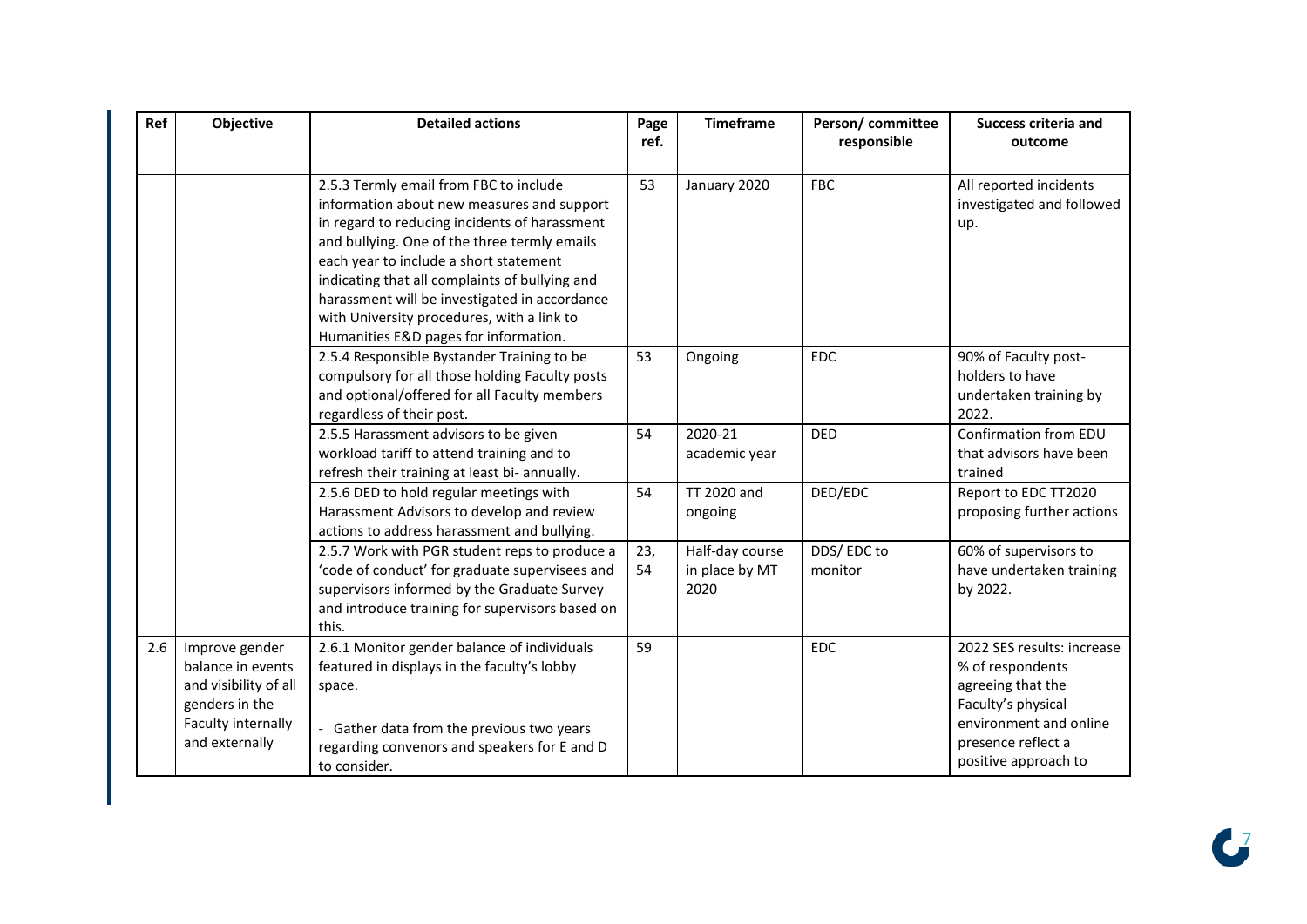| Ref | Objective | <b>Detailed actions</b>                                                                                                                                                                                                                                                                                                                                                                                                                                                                              | Page<br>ref. | <b>Timeframe</b>         | Person/committee<br>responsible                                 | <b>Success criteria and</b><br>outcome                                                                                                                                                                                                                                                 |
|-----|-----------|------------------------------------------------------------------------------------------------------------------------------------------------------------------------------------------------------------------------------------------------------------------------------------------------------------------------------------------------------------------------------------------------------------------------------------------------------------------------------------------------------|--------------|--------------------------|-----------------------------------------------------------------|----------------------------------------------------------------------------------------------------------------------------------------------------------------------------------------------------------------------------------------------------------------------------------------|
|     |           | Committees involved in inviting speakers to<br>Special Lectures to be provided with<br>breakdown of speakers by gender and required<br>to consider when deciding on future<br>invitations.<br>2.6.2 Telling Our Stories Better project                                                                                                                                                                                                                                                               | 44,          | End of 2019-20           | Sophie Ratcliffe                                                | gender diversity to 80%<br>(2018: 71%M/51%F)<br>50% of speakers at<br>special lectures to be<br>female by 2023 (3-year<br>average) with<br>appropriate BAME<br>representation.<br>2022 SES results: increase                                                                           |
|     |           | Promote women's career progression.<br>- Website to showcase the career paths of<br>English graduates at all levels<br>Production of career path leaflets for<br>Women in English and Study English at PG level<br>days, and at Open Days<br>- Share the 'Telling Our Story Better' toolkit<br>and best practice from the project across other<br>faculties/departments.<br>- Use materials developed through the project<br>in displays and permanent exhibitions in the<br><b>Faculty building</b> | 60           | academic year            | (project lead)/FBC/<br>EDC/Comms<br>Officer/Outreach<br>Officer | % of respondents<br>agreeing that the<br>Faculty's physical<br>environment and online<br>presence reflect a<br>positive approach to<br>gender diversity to 80%<br>(2018: 71%M/51%F)<br>-By 2023, at least 8 other<br>departments/ faculties to<br>have signed up to use the<br>toolkit |
|     |           | 2.6.3 Timing of Faculty research seminars - one<br>third of all seminars within a series in the<br>course of a year to be held in working hours.<br>Seminar series which do not comply with this<br>requirement will not be funded in future years.                                                                                                                                                                                                                                                  | 57           | 2020-21<br>academic year | <b>PPRC</b>                                                     | % of SES respondents<br>agreeing that meetings<br>are scheduled to take<br>people's caring<br>responsibilities into<br>account to increase to<br>70% by 2023 (2018: 37%)                                                                                                               |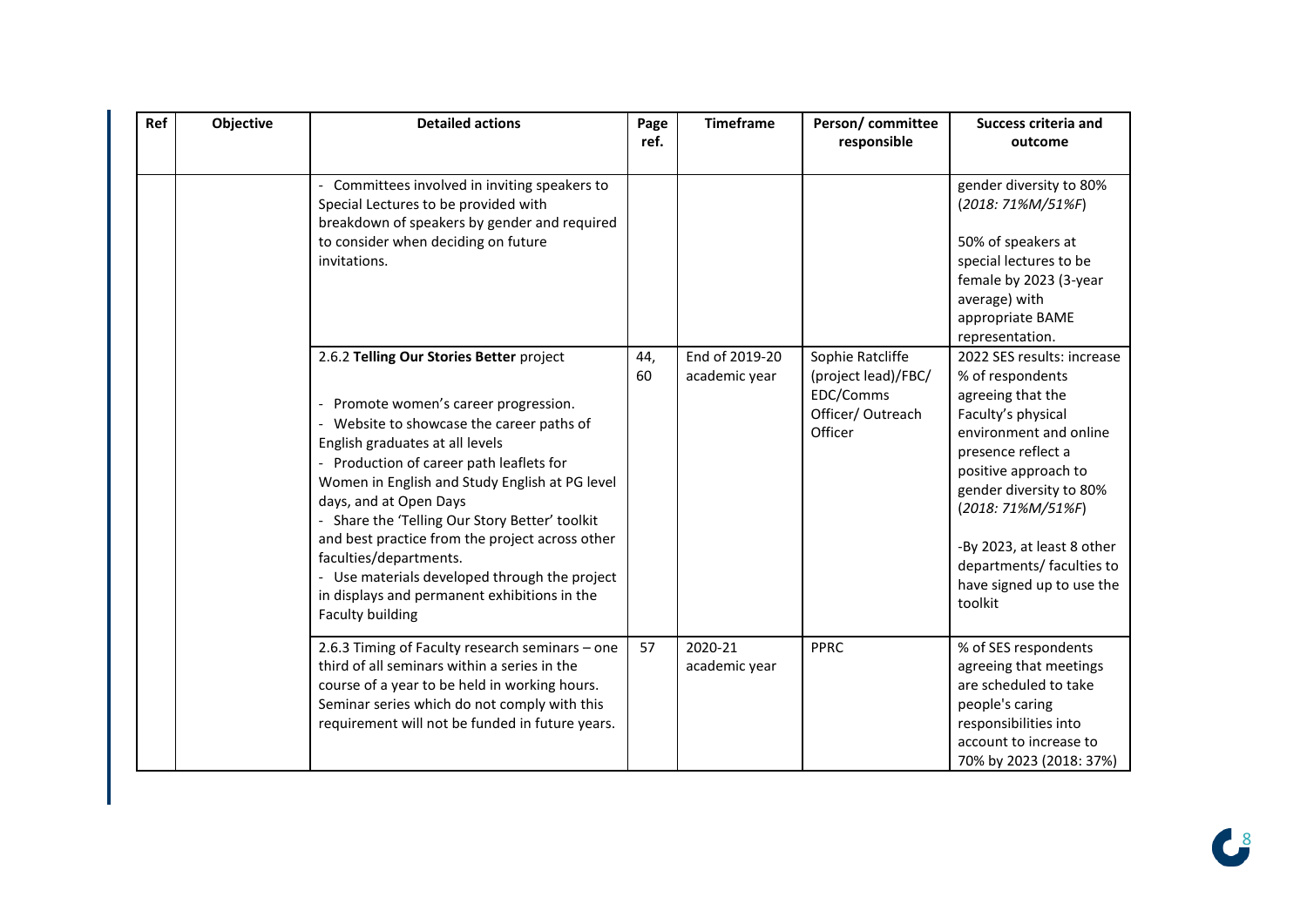| Ref | Objective | <b>Detailed actions</b>                                                                                                                                                                                                                                                                                                                                                                                                              | Page<br>ref.    | <b>Timeframe</b>                                             | Person/committee<br>responsible | <b>Success criteria and</b><br>outcome                                                                                                                                                                                                                                         |
|-----|-----------|--------------------------------------------------------------------------------------------------------------------------------------------------------------------------------------------------------------------------------------------------------------------------------------------------------------------------------------------------------------------------------------------------------------------------------------|-----------------|--------------------------------------------------------------|---------------------------------|--------------------------------------------------------------------------------------------------------------------------------------------------------------------------------------------------------------------------------------------------------------------------------|
|     |           | 2.6.4 Two out of three faculty-organised social<br>gatherings each year to fall within working<br>hours. EDC to consider planned social gathering<br>and ensure that they do not fall at times of<br>peak teaching or examining workload.<br>2.6.5 EDC to plan and deliver additional<br>communal activities for Faculty, including<br>appropriate evaluation mechanisms                                                             | 53,<br>58<br>58 | Ongoing                                                      | FBC/Deputy<br>Administrator/EDC | % of SES respondents<br>agreeing that they feel<br>included in the Faculty's<br>social/networking events<br>to increase to 85% by<br>2023 (2018: 66%)                                                                                                                          |
|     |           | 2.6.6 Women in English day<br>Develop and run a Women in English Day (open<br>to the entire student body).<br>Develop associated online resources, (e.g.<br>blogs, podcasting, student profiles) so that<br>material can be accessed by those unable to<br>attend and to ensure legacy.<br>The day will celebrate Women in English -<br>academics, students and beyond                                                               | 28              | First event in HT<br>2020. Repeat<br>annually<br>thereafter. | DED/DoT                         | Reduction in the level of<br>concerns about gender<br>issues raised by female<br>students in focus groups.<br>Improvement in the<br>perception among<br>students that the Faculty<br>is taking action to<br>address gender inequality<br>by 2023 compared to<br>2020 baseline. |
|     |           | Sessions and topics to include:<br>Recognising and celebrating the<br>achievements and history of women in the<br>FofE;<br>- Showcasing resources and work ongoing in<br>the FofE in relation to issues of gender, liaising<br>with Faculty Librarian;<br>- Aspiration and self-concept and exam<br>performance;<br>- UG/PGT/PGR pipeline and attendant issues,<br>including informal mentorship across the three<br>student bodies; |                 |                                                              |                                 |                                                                                                                                                                                                                                                                                |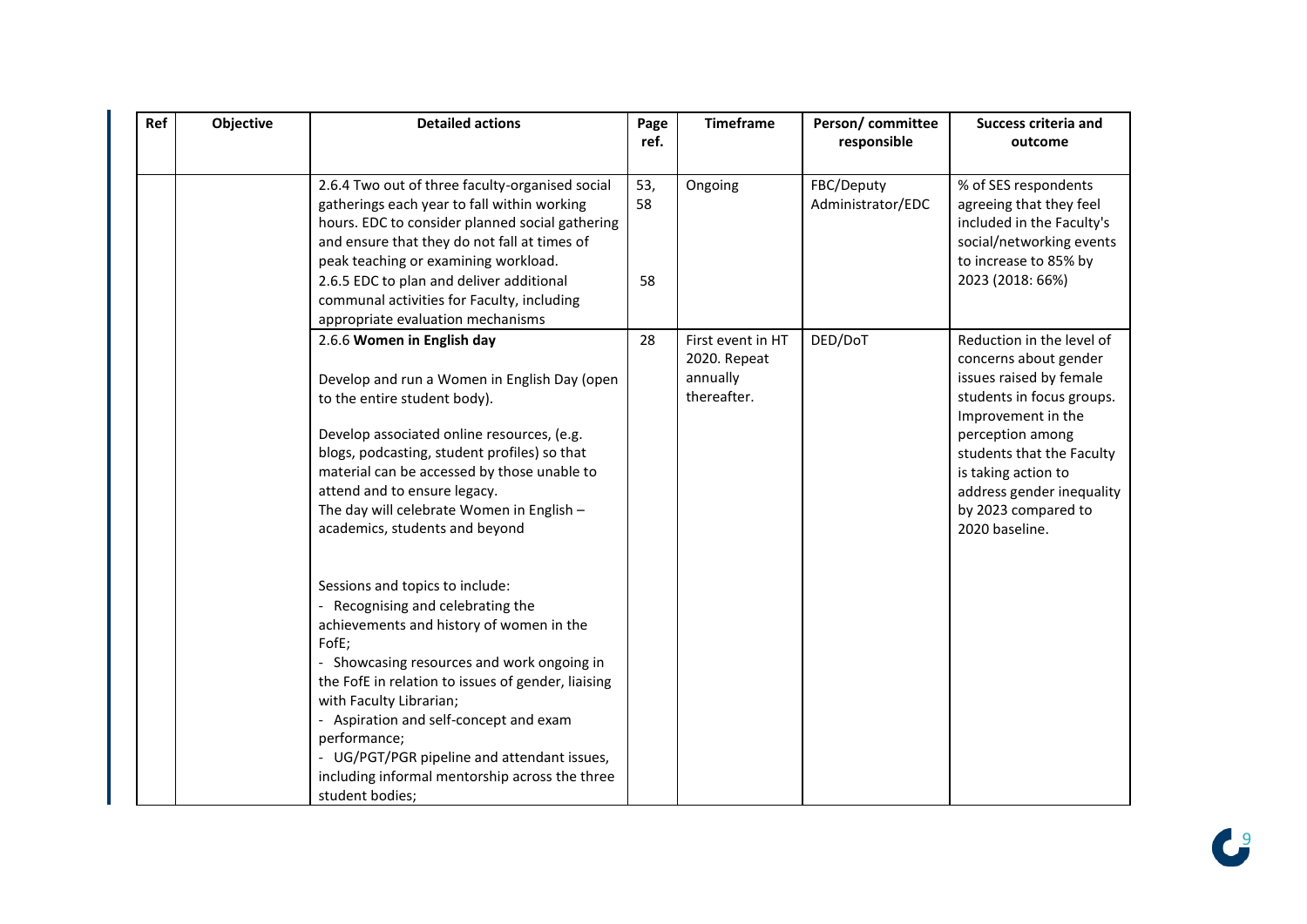| Ref | Objective                                                         | <b>Detailed actions</b>                                                                                                                                                                                                                                                    | Page<br>ref.     | <b>Timeframe</b>                                                                                                      | Person/committee<br>responsible | <b>Success criteria and</b><br>outcome                                 |
|-----|-------------------------------------------------------------------|----------------------------------------------------------------------------------------------------------------------------------------------------------------------------------------------------------------------------------------------------------------------------|------------------|-----------------------------------------------------------------------------------------------------------------------|---------------------------------|------------------------------------------------------------------------|
|     |                                                                   | - Introducing harassment officers and<br>complaints structure and procedures;<br>- Introducing the Careers Service and its<br>English-related resources;<br>- A key-note address from a Faculty alumna -<br>possibly tied in to the 'Telling Our Story Better'<br>project. |                  |                                                                                                                       |                                 |                                                                        |
|     |                                                                   | 2.6.7 Ensure that all web and print materials<br>aimed at prospective applicants reflect the<br>gender balance of the Faculty and<br>communicate the full range of texts and<br>approaches which can be encompassed in the<br>undergraduate degree.                        | 61               | Web materials<br>refreshed by end<br>of 2019-20<br>academic year.<br>Print materials<br>refreshed when<br>re-ordered. | DoT/DSL/ Outreach<br>Officer    |                                                                        |
|     |                                                                   | 2.6.8 Take steps to increase the number of<br>male UG student ambassadors.                                                                                                                                                                                                 | 61               | Gender balance<br>of UG<br>ambassadors<br>proportionate to<br>the UG student<br>body by 2022.                         | DoT/DSL/ Outreach<br>Officer    |                                                                        |
| 2.7 | Improve support<br>for staff and<br>student parents<br>and carers | 2.7.1 Work with the other occupying<br>departments and St Cross Building facilities<br>management team to designate and advertise<br>a quiet room for breastfeeding.                                                                                                       | 27,<br>39,<br>49 | Room<br>designated by<br>start of 2020-21<br>academic year.                                                           | Deputy<br>Administrator         | Positive feedback from<br>focus groups and staff<br>survey respondents |
|     |                                                                   | 2.7.2 Request SCB facilities management and<br>Estates Directorate to install changing facilities<br>in at least one toilet.                                                                                                                                               | 27,<br>39,<br>49 | Changing<br>facilities<br>available by<br>2022                                                                        | Deputy<br>Administrator         | Positive feedback from<br>focus groups and staff<br>survey respondents |

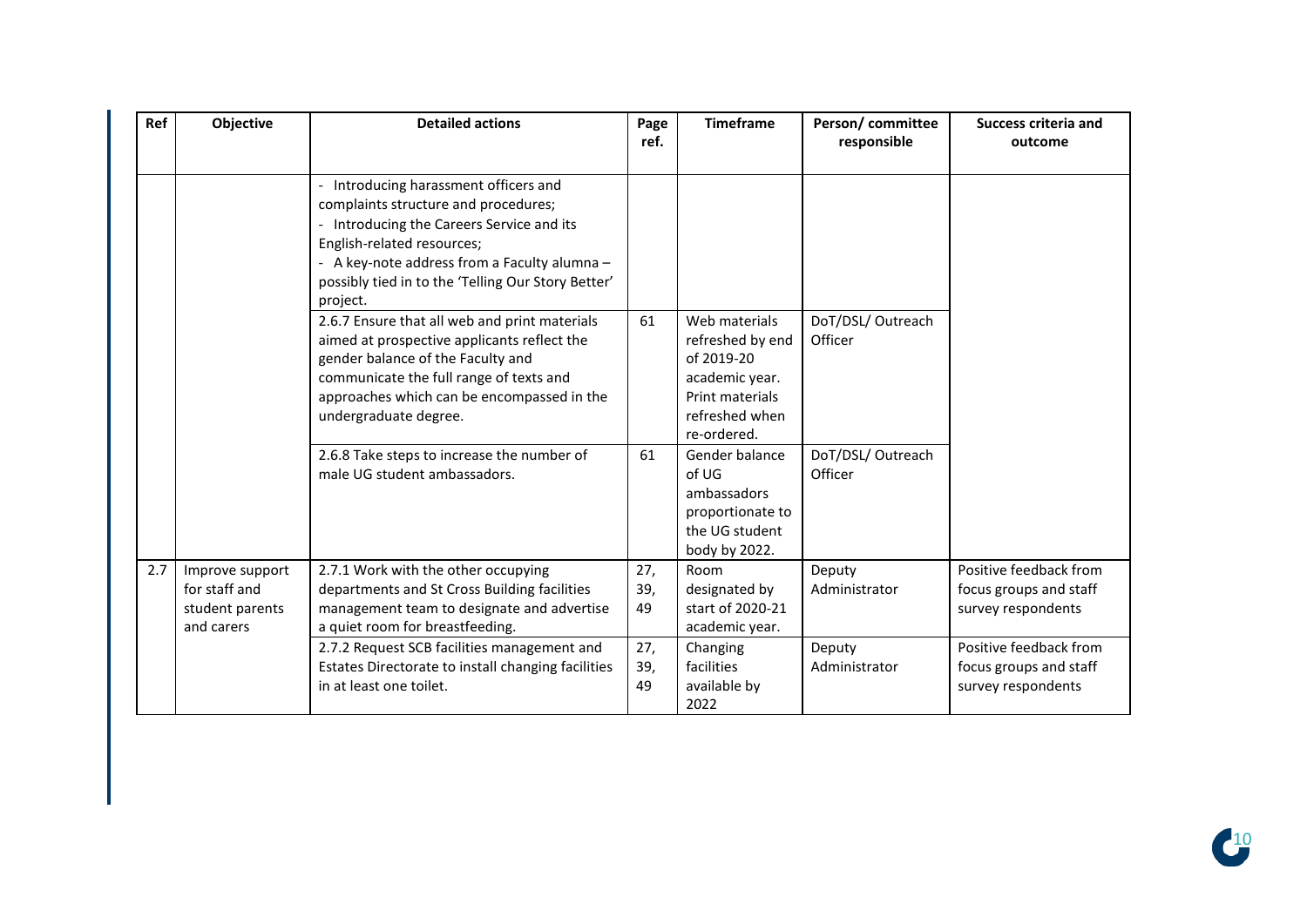| Ref | Objective                                                                                       | <b>Detailed actions</b>                                                                                                                                                     | Page<br>ref.            | <b>Timeframe</b>                                                                                             | Person/committee<br>responsible | <b>Success criteria and</b><br>outcome                                                                                                                |
|-----|-------------------------------------------------------------------------------------------------|-----------------------------------------------------------------------------------------------------------------------------------------------------------------------------|-------------------------|--------------------------------------------------------------------------------------------------------------|---------------------------------|-------------------------------------------------------------------------------------------------------------------------------------------------------|
|     |                                                                                                 | 2.7.3 Hold at least one Faculty social event per<br>year which is family-friendly and to which<br>families are invited.                                                     | 39,<br>49               | Ongoing                                                                                                      | Deputy<br>Administrator         | % of SES respondents<br>agreeing that they feel<br>included in the Faculty's<br>social/networking events<br>to increase to 85% by<br>2023 (2018: 66%) |
|     |                                                                                                 | 2.7.4 EDC to deliver measures to improve the<br>experience of staff and student parents.<br>Measures coproduced with focus groups and<br>staff networks                     | 26,<br>27,<br>39,<br>49 | At least two<br>further<br>measures to<br>improve the<br>experience of<br>parents<br>implemented by<br>2022. | <b>EDC</b>                      | Positive feedback from<br>focus groups and staff<br>survey respondents                                                                                |
|     | (Currently 51%)                                                                                 | 3. Supporting women's careers: Overarching target By 2023 80% of SES respondents agree that women's careers are as well supported as men's.                                 |                         |                                                                                                              |                                 |                                                                                                                                                       |
| 3.1 | Improve (or at<br>least maintain)<br>proportion of<br>women in senior<br>academic<br>positions. | Recruitment:<br>3.1.1 Faculty policy document, including data<br>from previous years' recruitment exercises,<br>circulated to all faculty members on<br>recruitment panels. | 30,<br>36               | Document<br>produced by<br>summer 2020<br>and updated<br>annually<br>thereafter                              | FBC/HAF                         | Maintain consistent m/f<br>proportions at<br>application and<br>shortlisting, on average<br>over three years                                          |
|     |                                                                                                 | 3.1.2 E&D committee to regularly review job<br>descriptions to ensure the language used<br>reflects best practice.                                                          | 30,<br>36               | HT2020                                                                                                       | <b>EDC</b>                      | Women to continue to<br>comprise at least 56% of<br>all academic staff and<br>38% of SPs.                                                             |
|     |                                                                                                 | 3.1.3 FBC to remind panel of gender-related<br>issues (including around caring responsibilities)<br>in assessing applications.                                              | 30,<br>36               | HT2020                                                                                                       | <b>FBC</b>                      | Improved data about<br>researcher destinations<br>and career trajectories.                                                                            |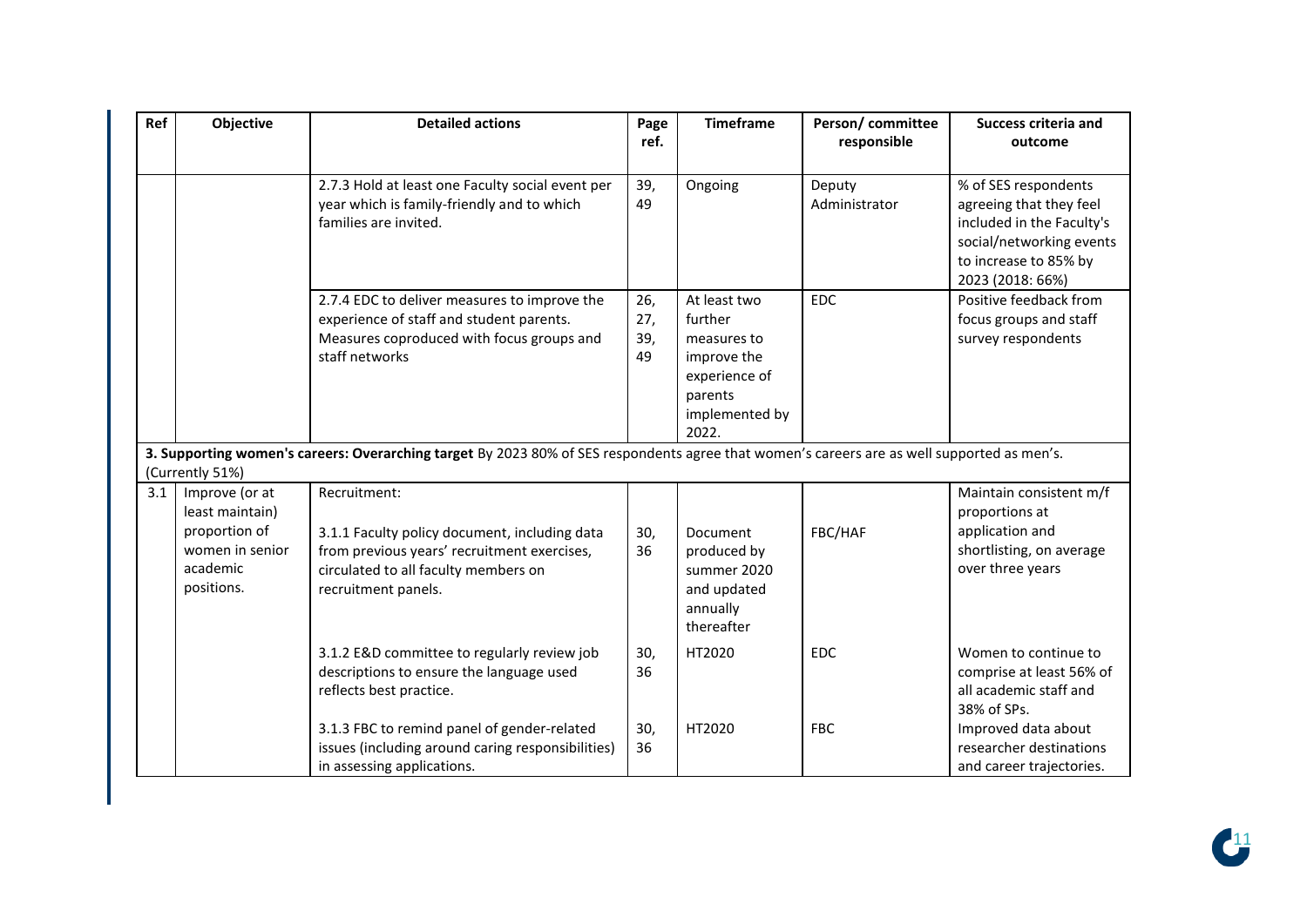| Ref | Objective                                     | <b>Detailed actions</b>                                                                                                                                                                                                                                | Page<br>ref. | <b>Timeframe</b>                                                                                  | Person/committee<br>responsible | <b>Success criteria and</b><br>outcome                                                                                                                                   |
|-----|-----------------------------------------------|--------------------------------------------------------------------------------------------------------------------------------------------------------------------------------------------------------------------------------------------------------|--------------|---------------------------------------------------------------------------------------------------|---------------------------------|--------------------------------------------------------------------------------------------------------------------------------------------------------------------------|
|     |                                               | 3.1.4 For all academic recruitment processes,<br>offer shortlisted candidates an informal<br>information discussion with a named Faculty<br>contact. Monitor take-up of this offer and<br>whether this differs by gender.                              | 30,<br>36    | HT2020                                                                                            | <b>FBC</b>                      |                                                                                                                                                                          |
|     |                                               | 3.1.5 Continue with practice of only requesting<br>references for shortlisted candidates.                                                                                                                                                              | 30,<br>36    | Ongoing                                                                                           | <b>FBC</b>                      |                                                                                                                                                                          |
|     |                                               | Retention:                                                                                                                                                                                                                                             |              |                                                                                                   |                                 |                                                                                                                                                                          |
|     |                                               | 3.1.6 Encourage senior women to sign up to<br>the Senior Women's Mentoring Network.                                                                                                                                                                    | 43           | Ongoing                                                                                           | <b>FBC</b>                      |                                                                                                                                                                          |
|     |                                               | 3.1.7 Introduce exit interviews for all leavers.                                                                                                                                                                                                       | 34           | TT2020                                                                                            | FBC (HAF to<br>arrange)         |                                                                                                                                                                          |
|     |                                               | 3.1.8 All Faculty ECRs and DLs to be given exit<br>interviews by research leaders in their field<br>from within Faculty. Record destination details<br>for fixed term leavers and ask for permission to<br>contact after 6 months/1 year to follow up. | 34           | 100% of<br>departing ECRs<br>to receive exit<br>interviews by<br>end of 2020-21<br>academic year. | <b>DoR</b>                      |                                                                                                                                                                          |
|     |                                               | 3.1.9 Reports on exit with gender differentials<br>to be received at Research Committee at<br>Michaelmas term meeting of each year.                                                                                                                    | 34           |                                                                                                   | <b>RC</b>                       |                                                                                                                                                                          |
| 3.2 | Recognise and<br>reward staff<br>achievements | 3.2.1 Review statistics on applications to RoD<br>and PMP after each annual round. PPRC to<br>identify those with strong IPO reports and<br>encourage application to RoD within 1 year.                                                                | 39           | Ongoing                                                                                           | <b>PPRC</b>                     | By 2023 SES increase %<br>agreeing that<br>management and<br>decision-making<br>processes in the Faculty<br>are clear and transparent<br>from 47% (2018) to over<br>65%. |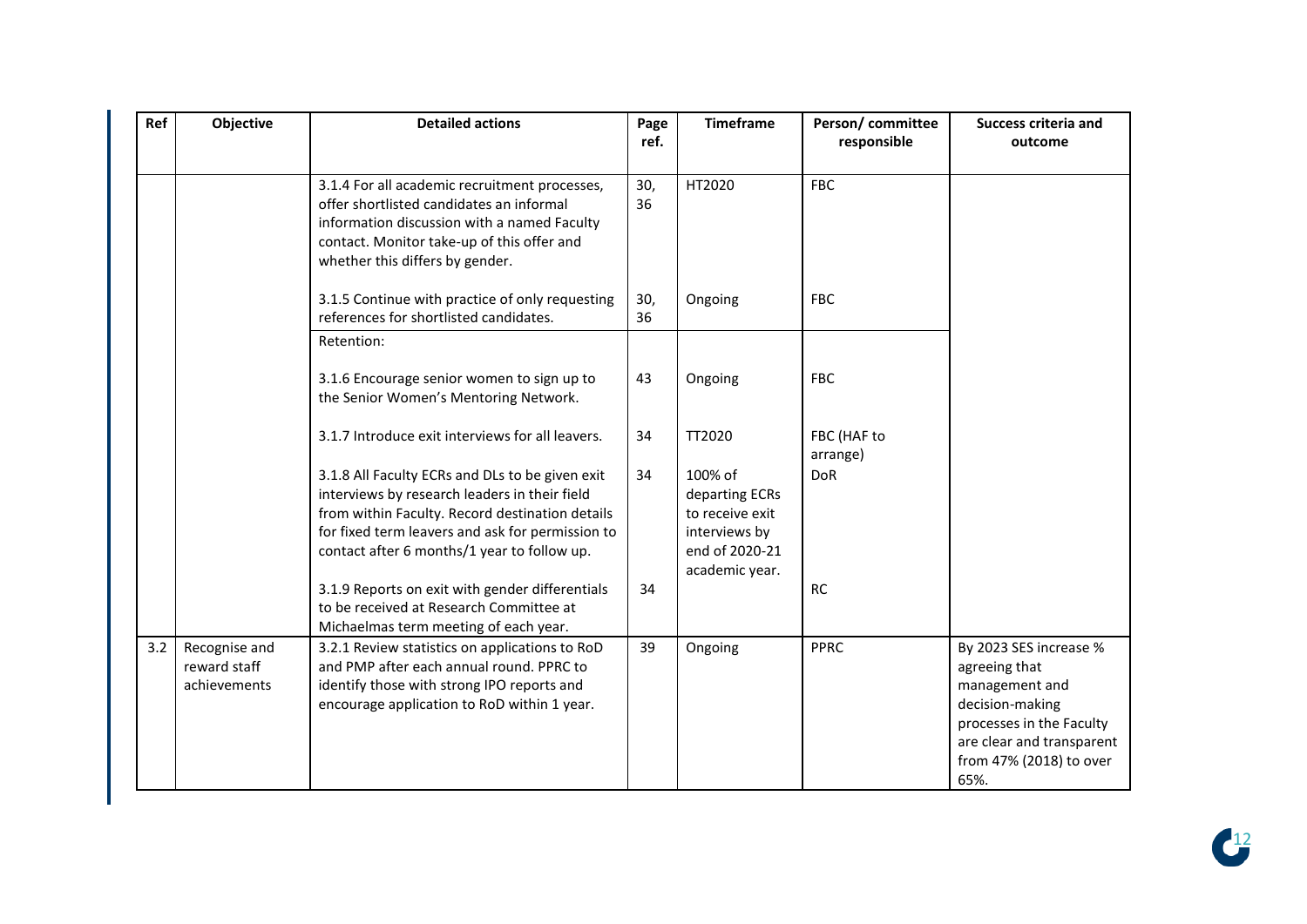| Ref | Objective                              | <b>Detailed actions</b>                                                                                                                                                                                                                                                         | Page<br>ref.     | <b>Timeframe</b> | Person/committee<br>responsible | <b>Success criteria and</b><br>outcome                                                                                                                                                                              |
|-----|----------------------------------------|---------------------------------------------------------------------------------------------------------------------------------------------------------------------------------------------------------------------------------------------------------------------------------|------------------|------------------|---------------------------------|---------------------------------------------------------------------------------------------------------------------------------------------------------------------------------------------------------------------|
|     |                                        | 3.2.2 DoT and DoR to review eligible candidates<br>for the R&R scheme (DLs and PDRFs) and make<br>nominations. Provide clear guidance to PIs on<br>the criteria to assess performance against and<br>a checklist to be returned showing that all staff<br>have been considered. | 39               | HT2020           | DoT/DoR                         | SES: reduce % of women<br>disagreeing that the<br>faculty's culture fosters a<br>positive approach to<br>gender equality in<br>relation to recognition of<br>success and achievement<br>from 27% to 10% by<br>2023. |
|     |                                        | 3.2.3 Ensure that there is recognition of<br>achievements in research and teaching beyond<br>RoD, PMP and RoD. EDC to monitor the ratio of<br>reported male to female achievement (prizes,<br>grants, etc).                                                                     | 39               | HT2020           | EDC                             |                                                                                                                                                                                                                     |
| 3.3 | Support staff<br>career<br>progression | 3.3.1 Develop a more structured<br>training/development programme and offer<br>formal opportunities for research-only staff to<br>gain teaching experience and improve<br>employability.                                                                                        | 30,<br>41,<br>43 | MT2021           | <b>RC</b>                       | SES: increase % of staff<br>who agree that they are<br>clear about the training<br>and development<br>opportunities available to<br>them from 63% to 80%,                                                           |
|     |                                        | 3.3.2 EDC to monitor numbers taking up<br>training and development opportunities<br>(including teaching opportunities) by staff, post<br>doc and PGR students. Reports to highlight any<br>gender differentials in uptake, and EDC to<br>recommend any necessary changes        | 30,<br>41        | MT2020           | <b>EDC</b>                      | with equal proportions of<br>men and women<br>agreeing (2018: 60%F,<br>74%M)<br>SES: no research-only<br>staff reporting that they<br>would have liked the                                                          |
|     |                                        | 3.3.3 Make better use of the Faculty teaching<br>register to match research-only staff with<br>college teaching opportunities.                                                                                                                                                  | 31               | MT2020           | <b>TC</b>                       | opportunity to teach but<br>did not have it.                                                                                                                                                                        |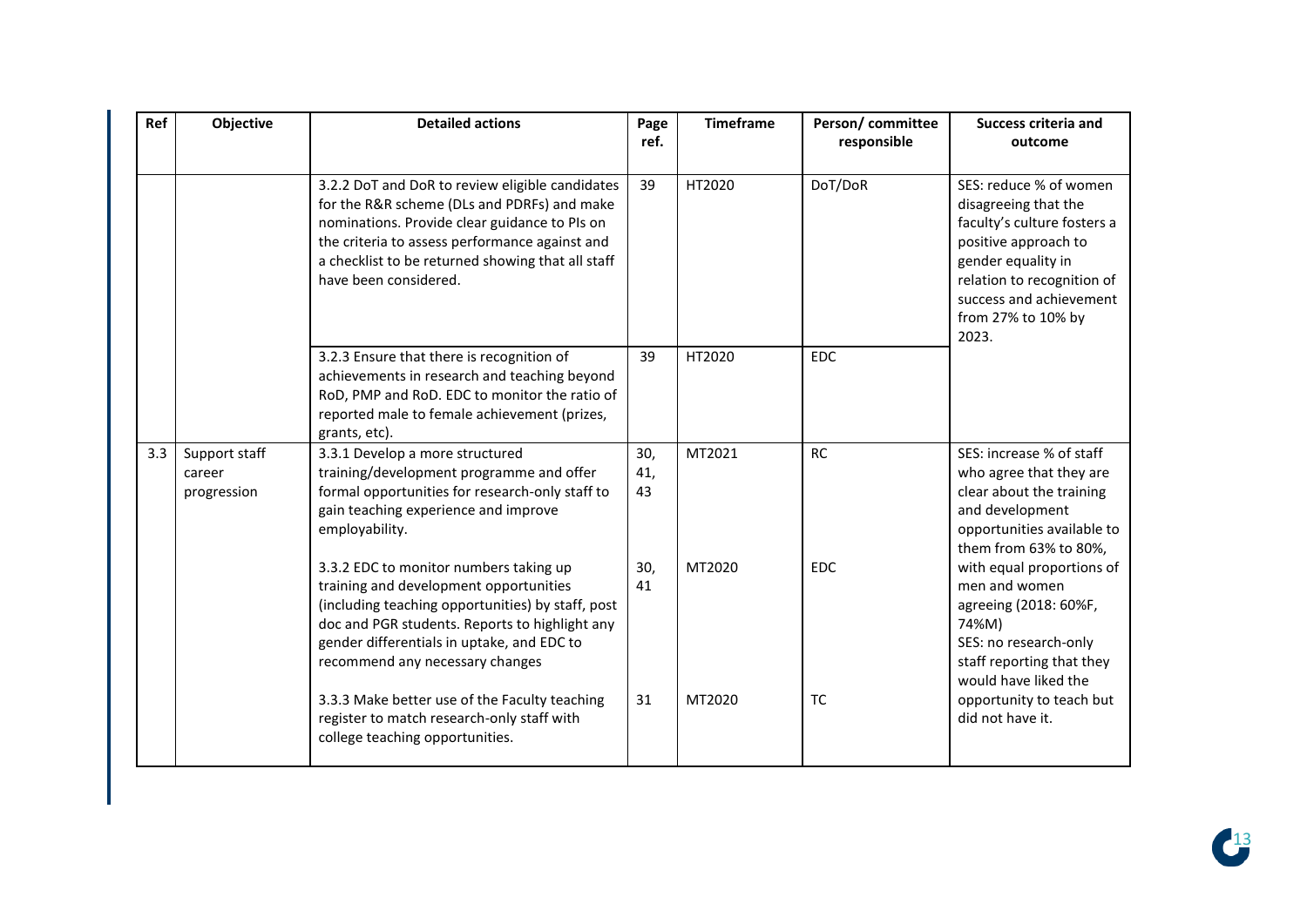| Ref | Objective                                                       | <b>Detailed actions</b>                                                                                                                                                                                                      | Page<br>ref.     | <b>Timeframe</b> | Person/committee<br>responsible | <b>Success criteria and</b><br>outcome                                                                                             |
|-----|-----------------------------------------------------------------|------------------------------------------------------------------------------------------------------------------------------------------------------------------------------------------------------------------------------|------------------|------------------|---------------------------------|------------------------------------------------------------------------------------------------------------------------------------|
|     |                                                                 |                                                                                                                                                                                                                              |                  |                  |                                 |                                                                                                                                    |
|     |                                                                 | 3.3.4 Implement "career conversations" for all<br>permanent academic post-holders, in<br>accordance with the proposal from the<br>Humanities Division.<br>Secure commitment from senior post-holders<br>to sign up for panel | 31,<br>34,<br>42 | 2021-21          | <b>FBC</b>                      | 2022 SES: 60% of<br>academic respondents to<br>report having received<br>PDR/appraisal in last 2<br>years. 2024 SES: 90%           |
|     |                                                                 | 3.3.5 All PIs to attend appraisal training and<br>offer annual PDR to researchers.                                                                                                                                           | 31,<br>34,<br>39 | 2020-21          | <b>DoR</b>                      | 70% of researchers to<br>report having received<br>annual appraisal in 2022<br>SES.                                                |
| 3.4 | Support women in<br>applying for<br>external research<br>grants | 3.4.1 All women making large grant<br>applications to be provided with a senior<br>mentor (male or female) with a successful<br>record in securing grants to develop<br>application.                                         | 46               | HT 2020          | <b>DoR</b>                      | Equalising of the<br>application to success<br>ratio for male and female<br>applicants to large grants,<br>on a three year average |
|     |                                                                 | 3.4.2 Colleagues returning to employment after<br>career breaks or reaching the end of major<br>administrative responsibilities to be offered a<br>meeting with the DoR/RF to discuss ways of<br>supporting their research.  | 46               |                  |                                 |                                                                                                                                    |
|     |                                                                 | 3.4.3 All unsuccessful applicants to major<br>schemes to be offered an "exit interview" with<br>the DoR and/or RF - ensure follow-up to see<br>whether a reworked application to another<br>scheme can/should be pursued.    | 42,<br>46        |                  |                                 |                                                                                                                                    |
|     |                                                                 | 3.4.4 Analyse data on applications to ECF<br>schemes to assess whether there is gender bias<br>apparent in Faculty rankings. Report to RC;<br>corrective actions identified if necessary                                     | 46               | HT 2020          | HAF/RC                          | 3-year average gender<br>balance of nominated<br>applications to ECF                                                               |

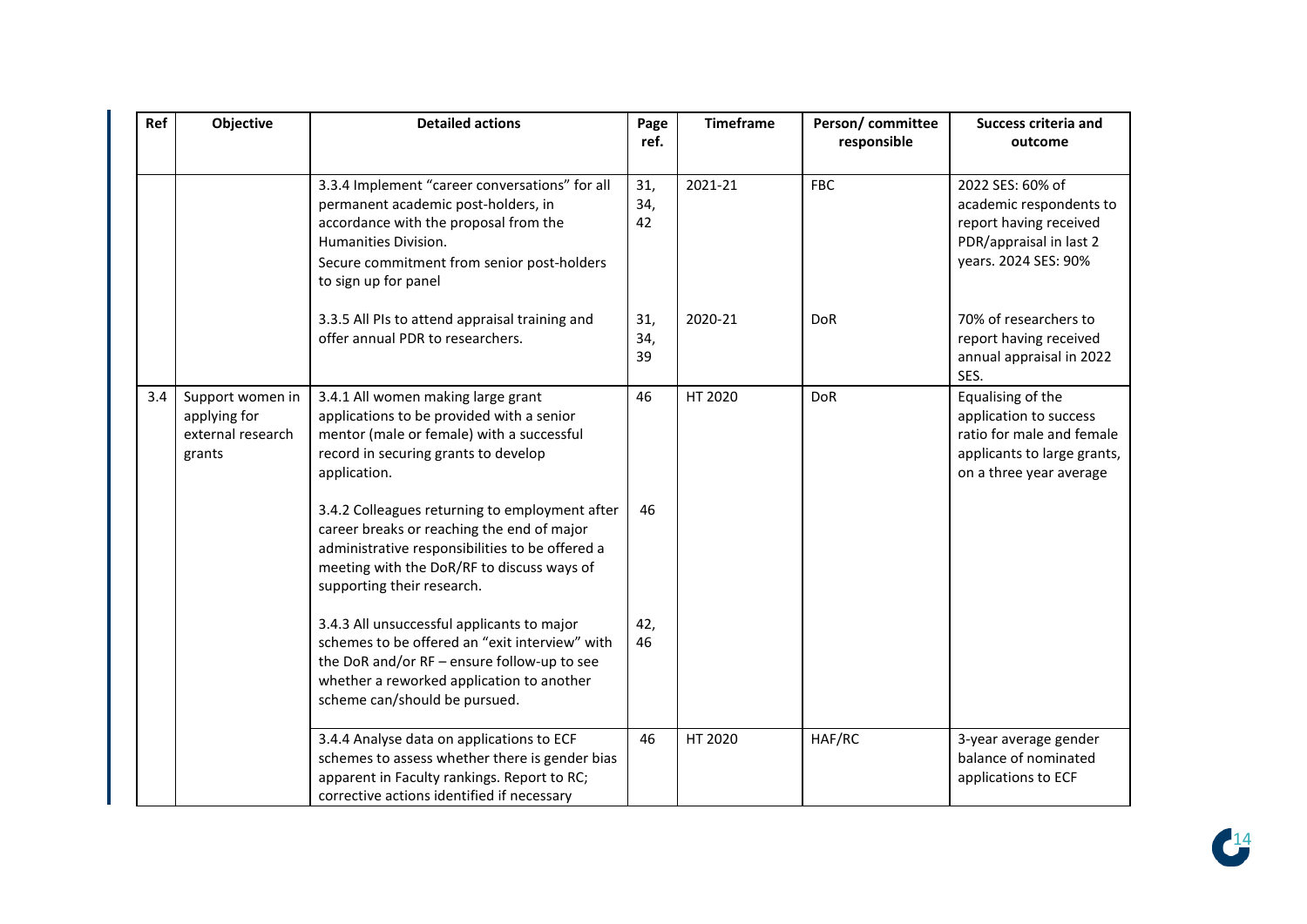| Ref | Objective                                                                     | <b>Detailed actions</b>                                                                                                                                                                                                                                                                                                                                                                                                                                                                                                                                                                                                                                                                                                            | Page<br>ref.                              | <b>Timeframe</b>                            | Person/ committee<br>responsible | <b>Success criteria and</b><br>outcome                                                                                                                                                                    |
|-----|-------------------------------------------------------------------------------|------------------------------------------------------------------------------------------------------------------------------------------------------------------------------------------------------------------------------------------------------------------------------------------------------------------------------------------------------------------------------------------------------------------------------------------------------------------------------------------------------------------------------------------------------------------------------------------------------------------------------------------------------------------------------------------------------------------------------------|-------------------------------------------|---------------------------------------------|----------------------------------|-----------------------------------------------------------------------------------------------------------------------------------------------------------------------------------------------------------|
|     |                                                                               |                                                                                                                                                                                                                                                                                                                                                                                                                                                                                                                                                                                                                                                                                                                                    |                                           |                                             |                                  | schemes mirrors<br>applicant pool.                                                                                                                                                                        |
| 3.5 | Improve support<br>for staff taking<br>and returning<br>from career<br>breaks | 3.5.1 HAF to encourage staff on maternity<br>leave to take advantage of their paid KIT days,<br>highlighting possible uses such as conference<br>attendance, planning meetings, or visits to<br>archives/collections/libraries.<br>3.5.2 All staff returning from<br>maternity/adoption/shared parental leave to<br>be offered a meeting with the HAF to discuss<br>workload and potential remission of duties and<br>other support to ease return to work.<br>3.5.3 Staff intranet to include information<br>about support available and case studies on<br>use of KIT days and URCF<br>3.5.4 Faculty to liaise with colleges in any<br>teaching buy-out surrounding the URCF to<br>ensure that the teaching is not being paid at | 39,<br>48<br>39,<br>48<br>39,<br>48<br>49 | Ongoing                                     | <b>HAF</b>                       | 80% of respondents feel<br>that women's careers are<br>as well supported as<br>men's                                                                                                                      |
|     | 4. Pipeline                                                                   | the lowest rate.                                                                                                                                                                                                                                                                                                                                                                                                                                                                                                                                                                                                                                                                                                                   |                                           |                                             |                                  |                                                                                                                                                                                                           |
| 4.1 | Encourage women<br>to progress from<br>UG to PGT and<br>PGR study             | 4.1.1 Update "how to apply" information on<br>the website, to ensure that the guidance on<br>statement of purpose is clear, as well as<br>reviewing a list of FAQs for applicants.                                                                                                                                                                                                                                                                                                                                                                                                                                                                                                                                                 | 28                                        | Summer 2020<br>for 2021<br>admissions cycle | DTGS/DDS                         | Women to make up 65%<br>of those admitted to PGT<br>study by 2023 (currently<br>62%) in line with national<br>benchmarking and closer<br>to the ratio of female to<br>male UG students in the<br>Faculty. |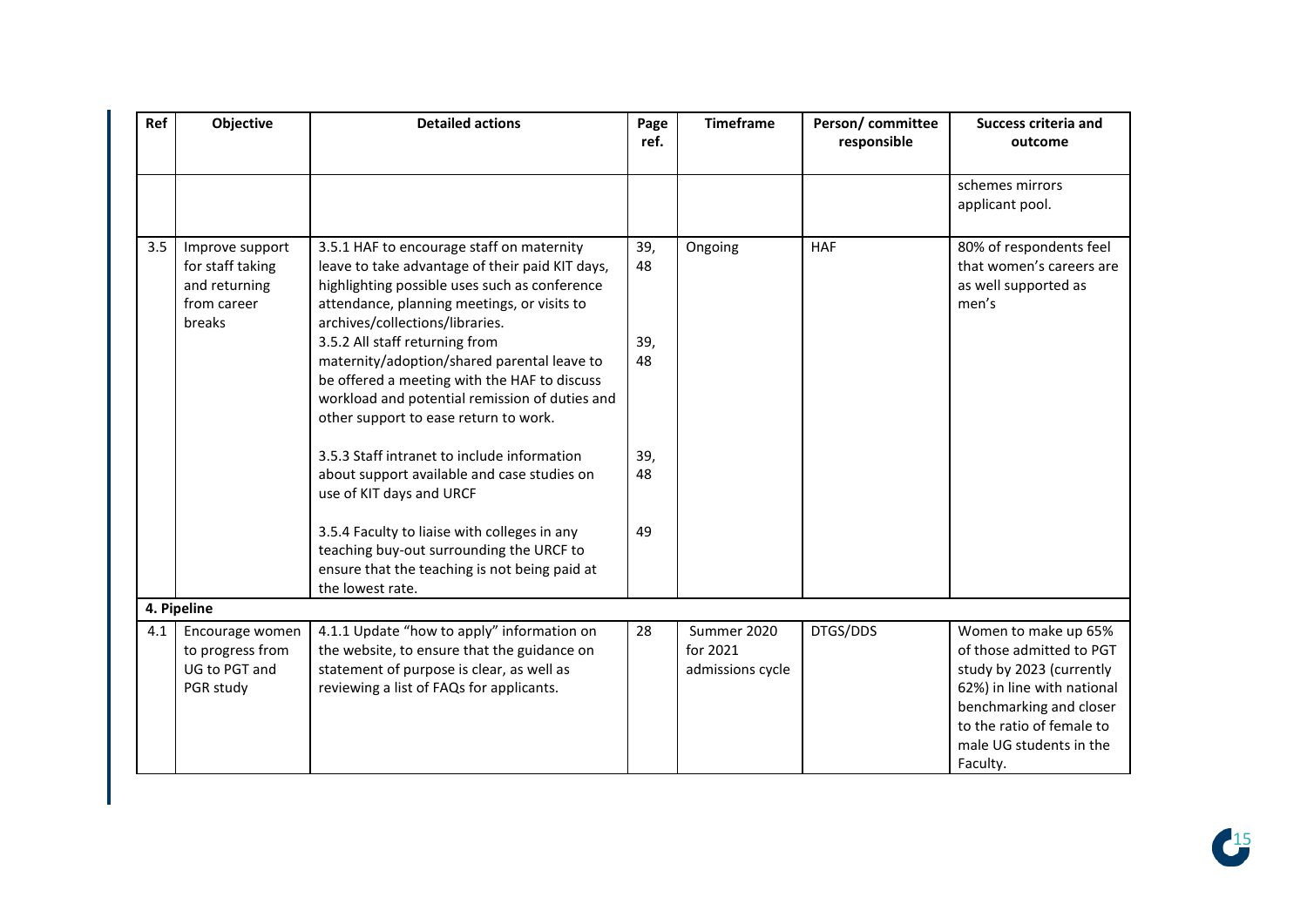| <b>Ref</b> | Objective                                                         | <b>Detailed actions</b>                                                                                                                                                                                                                                              | Page<br>ref.                          | <b>Timeframe</b>                                          | Person/committee<br>responsible | <b>Success criteria and</b><br>outcome                                                                                                                                      |
|------------|-------------------------------------------------------------------|----------------------------------------------------------------------------------------------------------------------------------------------------------------------------------------------------------------------------------------------------------------------|---------------------------------------|-----------------------------------------------------------|---------------------------------|-----------------------------------------------------------------------------------------------------------------------------------------------------------------------------|
|            |                                                                   | 4.1.2 Survey UG students on how likely<br>students are to pursue postgraduate study and<br>which factors most influence their decision.                                                                                                                              | 28                                    | HT 2020                                                   | <b>DoT</b>                      | Women to make up 62%<br>of those admitted to PGR<br>study by 2023 (currently<br>55%).                                                                                       |
|            |                                                                   | 4.1.3 Study English at PG day<br>Hold an annual PG Study Day in Michaelmas<br>Term to provide information about applying for<br>PGT and PGR degrees. Sessions to be open to<br>all current students and external applicants,<br>and to be videoed and shared online. | 19,<br>21,<br>23,<br>26,<br>28,<br>44 | First event in<br>MT2020, then<br>annually<br>thereafter. | DTGS/DDS                        | Reduce the drop in the<br>percentage of female<br>applicants for PGT and<br>PGR study compared to<br>UG/PGT study.                                                          |
| 4.2        | Ensure equitable<br>access to funding<br>for PGT and PGR<br>study | 4.2.1 Obtain and review benchmarking data on<br>funding nominations and ranking from other<br>Humanities Faculties. TC and RC to consider<br>data and differences between English and<br>other faculties                                                             | 21                                    | HT2020                                                    | DTGS/DDS                        | By 2021: Gender<br>proportions of the top 10<br>candidates ranked for<br>funding to reflect gender<br>proportions of top<br>scoring candidates overall<br>(3 year average). |
|            |                                                                   | 4.2.2 Remove stranding from the decisions for<br>PGT and PGR funding nominations (with the<br>exceptions of period specific funded places)                                                                                                                           | 21,<br>26,<br>27,<br>28               |                                                           |                                 | By 2023: gender<br>proportions of top 10<br>candidates to reflect<br>gender proportions of<br>successful applicants (3<br>year average).                                    |
|            |                                                                   | 4.2.3 Ensure all assessors are briefed on issues<br>of gender and funding and provide information<br>on gender statistics.                                                                                                                                           | 21,<br>26,<br>27,<br>28               |                                                           |                                 |                                                                                                                                                                             |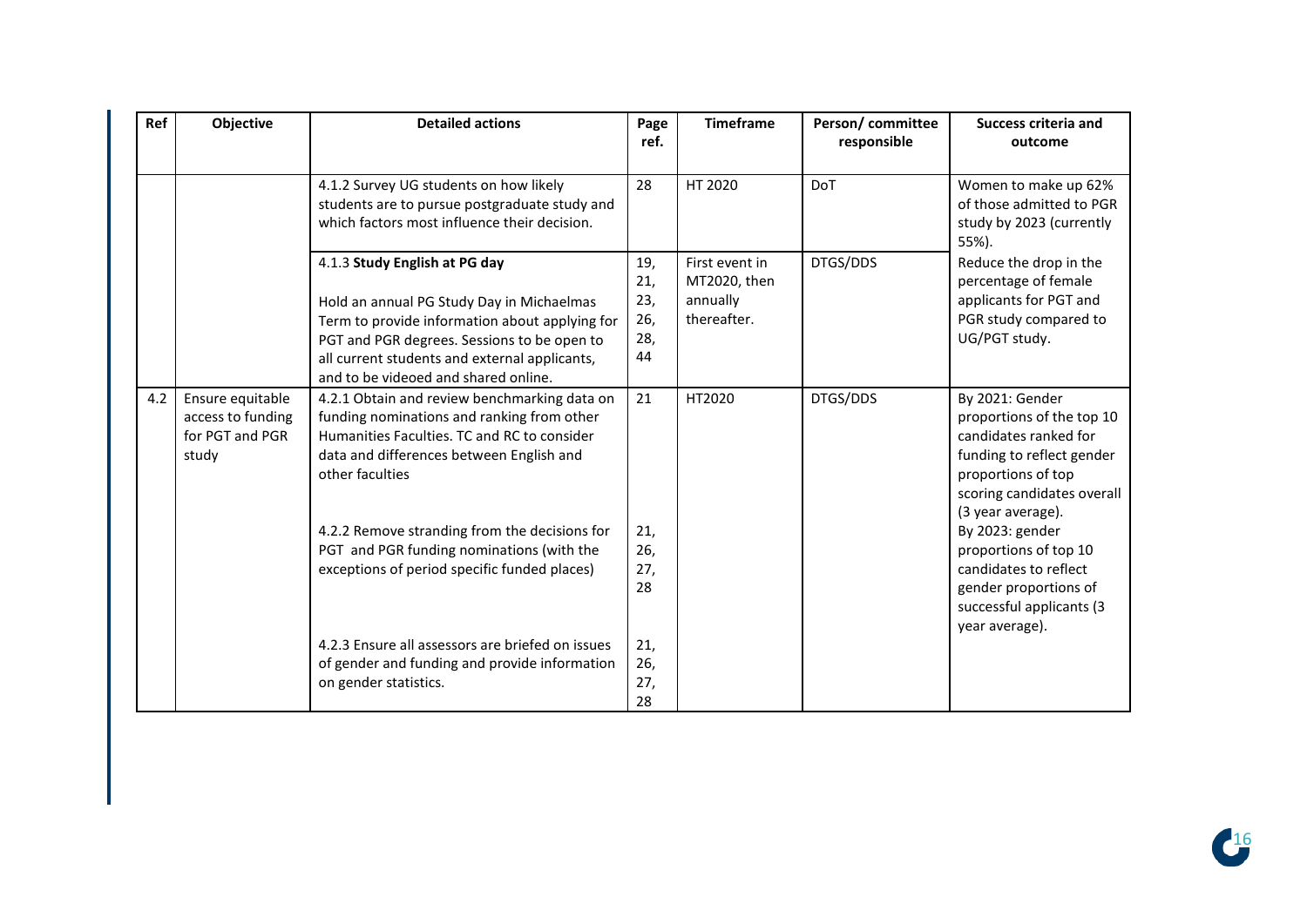| Ref | Objective                                                                                                                       | <b>Detailed actions</b>                                                                                                                                                                                               | Page<br>ref.     | <b>Timeframe</b>                                        | Person/committee<br>responsible | <b>Success criteria and</b><br>outcome                                                                                    |
|-----|---------------------------------------------------------------------------------------------------------------------------------|-----------------------------------------------------------------------------------------------------------------------------------------------------------------------------------------------------------------------|------------------|---------------------------------------------------------|---------------------------------|---------------------------------------------------------------------------------------------------------------------------|
| 4.3 | Promote and<br>ensure adequate<br>support for newly-<br>introduced part-<br>time DPhil                                          | 4.3.1 Monitor the uptake and running of the<br>part-time PhD and to check that the needs of<br>part-time students are considered in all<br>relevant documents.                                                        | 26,<br>27,<br>28 | From admission<br>of first cohort in<br>MT20            | <b>DDS</b>                      | In annual student survey<br>90% of part time PhD<br>students report<br>satisfaction with the<br>course and their support. |
|     | 5. Student Experience                                                                                                           |                                                                                                                                                                                                                       |                  |                                                         |                                 |                                                                                                                           |
| 5.1 | Reduce<br>discrepancy<br>between<br>proportions of<br>female applicants<br>and offer-holders<br>in undergraduate<br>admissions. | 5.1.1 Admissions statistics, including a<br>breakdown by gender, to be considered each<br>year by TC and Faculty meeting.                                                                                             | 16               | Ongoing                                                 | DUA/TC                          | Equalise percentages of<br>female applicants and<br>offer-holders averaged<br>over 4 years by 2023.                       |
|     |                                                                                                                                 | 5.1.2 Model the impact of changes to pre-<br>interview banding, agree changes for<br>implementation from 2020-21 admissions cycle<br>and monitor the effect of agreed changes.                                        | 16               | Implement<br>changes for<br>2020-21<br>admissions cycle |                                 |                                                                                                                           |
| 5.2 | Ensure that<br>curriculum and<br>teaching methods<br>consider and<br>address issues of<br>diversity and<br>gender               | 5.2.1 Introduce workshop (designed with CTL)<br>in 'inclusive teaching' practice to be run<br>annually in the Faculty with requirement that<br>all staff members undertake the training within<br>three years maximum | 18,<br>23,<br>41 | October 2020                                            | DoT                             | All teaching staff to have<br>undertaken training by<br>2023.                                                             |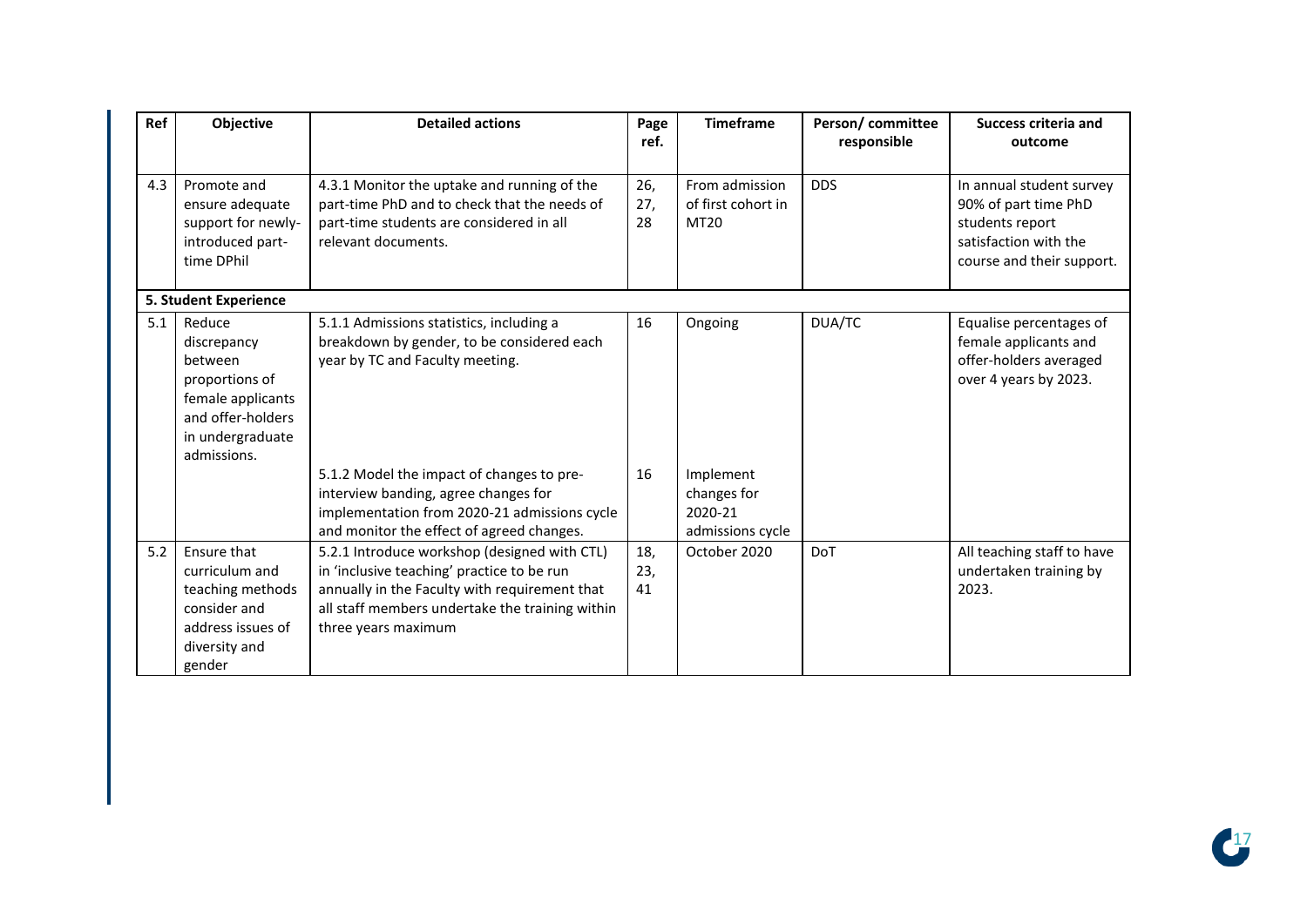| Ref | Objective                                     | <b>Detailed actions</b>                                                                                                                                                                              | Page<br>ref. | <b>Timeframe</b>                                                         | Person/committee<br>responsible      | <b>Success criteria and</b><br>outcome                                                                                                                           |
|-----|-----------------------------------------------|------------------------------------------------------------------------------------------------------------------------------------------------------------------------------------------------------|--------------|--------------------------------------------------------------------------|--------------------------------------|------------------------------------------------------------------------------------------------------------------------------------------------------------------|
|     |                                               | 5.2.2 Introduce core lectures addressing issues<br>of diversity, decolonising and gender.                                                                                                            | 18,<br>23    | October 2020                                                             | DoT/ period and<br>subject convenors | Improvement in the<br>perception among<br>students that the Faculty<br>is taking action to<br>address gender inequality<br>by 2023 compared to<br>2020 baseline. |
|     |                                               | 5.2.3 Working group to review diversity of<br>curriculum in practice.                                                                                                                                | 18,<br>23    | January 2020                                                             | DoT                                  |                                                                                                                                                                  |
|     |                                               | 5.2.4 Research and produce best practice<br>guidance on content noting in collaboration<br>with student representatives. Promote and<br>share findings across Division via high level<br>committees. | 18,<br>23    | Content noting<br>in place for start<br>of the 2020-21<br>academic year. | DoT/TC                               | Mandatory content<br>noting for all core<br>lectures and content<br>noting in place for 50% of<br>other lectures.                                                |
| 5.3 | Reduce gender<br>gap in student<br>attainment | 5.3.1 Ongoing review of student outcomes by<br>gender:                                                                                                                                               | 18           | Reporting: 2019-<br>20                                                   | DoT                                  | Close gender gap to no<br>more than 3% difference<br>in % of male and female<br>students receiving a 1st<br>at Finals by 2023.                                   |
|     |                                               | 5.3.2 Report and discuss gender gap statistics,<br>including a breakdown by degree programme,<br>annually at both the TC and the Faculty<br>meeting.                                                 |              | Pilot agreed<br>changes: 2020-<br>21 (ie summer<br>2021 exams)           |                                      |                                                                                                                                                                  |
|     |                                               | 5.3.3 Statistics to be included under reserved<br>business to avoid stereotype threat.                                                                                                               |              |                                                                          |                                      |                                                                                                                                                                  |
|     |                                               | 5.3.4 Carry out modelling of the effect on the<br>gender gap of using different criteria for the<br>award of a First and take appropriate action<br>based on the outcomes.                           |              |                                                                          |                                      |                                                                                                                                                                  |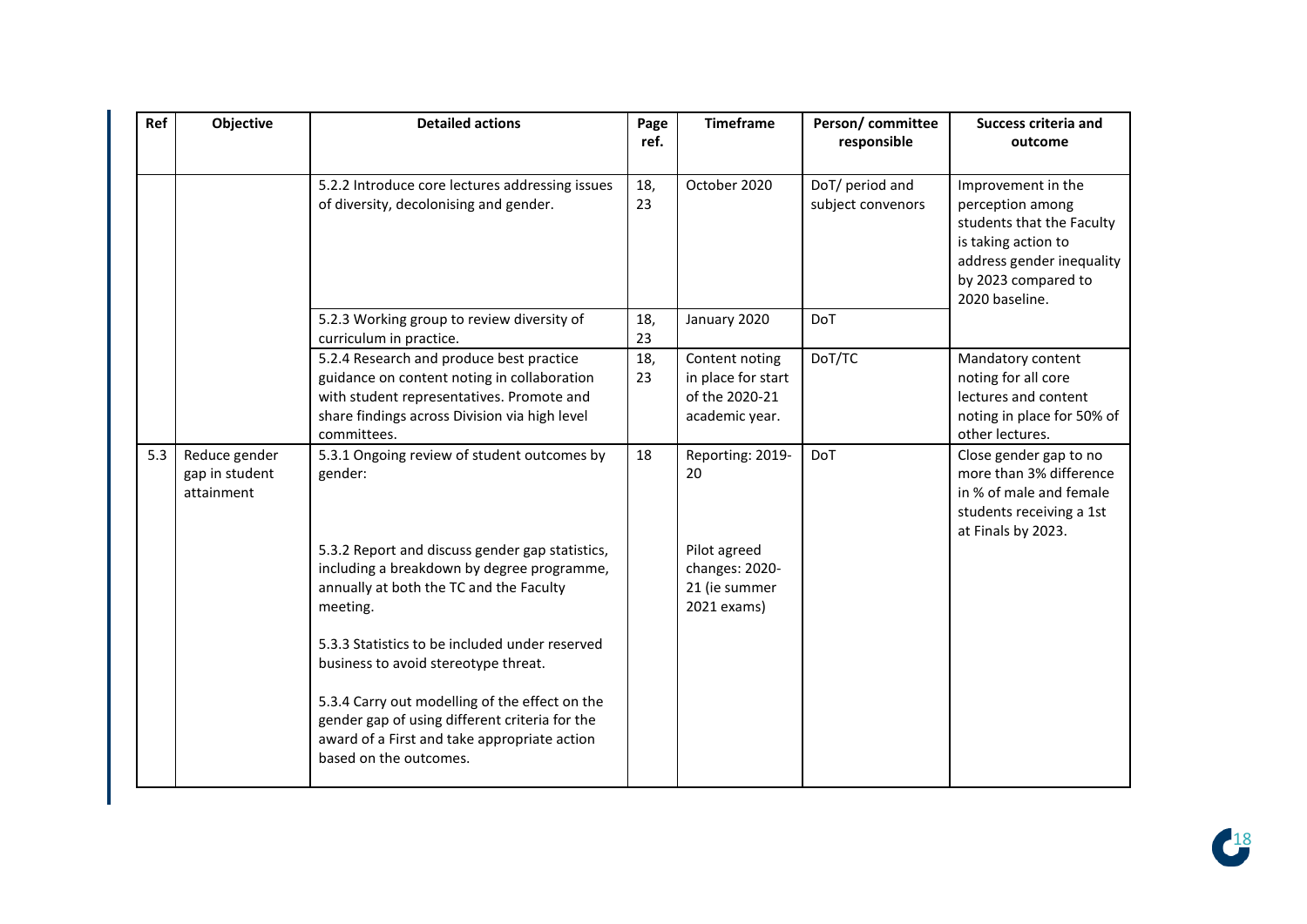| Ref | Objective | <b>Detailed actions</b>                                                                                                                                                                                                                                                                                                                                                                                                                                                                                                                                                                                                                                                                                                                                                                                                                                                                                      | Page<br>ref. | <b>Timeframe</b>         | Person/committee<br>responsible | <b>Success criteria and</b><br>outcome                                                             |
|-----|-----------|--------------------------------------------------------------------------------------------------------------------------------------------------------------------------------------------------------------------------------------------------------------------------------------------------------------------------------------------------------------------------------------------------------------------------------------------------------------------------------------------------------------------------------------------------------------------------------------------------------------------------------------------------------------------------------------------------------------------------------------------------------------------------------------------------------------------------------------------------------------------------------------------------------------|--------------|--------------------------|---------------------------------|----------------------------------------------------------------------------------------------------|
|     |           | 5.3.5 Identify further measures to address the<br>gender attainment gap, and pilot these.                                                                                                                                                                                                                                                                                                                                                                                                                                                                                                                                                                                                                                                                                                                                                                                                                    |              |                          |                                 |                                                                                                    |
|     |           | 5.3.6 Carry out further analysis of the gender<br>gap by college. Speak to colleges with smaller<br>gaps to identify examples of best practice<br>which could be shared across all colleges.                                                                                                                                                                                                                                                                                                                                                                                                                                                                                                                                                                                                                                                                                                                 | 18           | Summer 2020              | <b>DoT</b>                      |                                                                                                    |
|     |           | 5.3.7 Investigate the perception that gender-<br>related topics and answers are not rewarded in<br>line with other topics and responses, and<br>develop actions to address this.<br>Examine question papers to ascertain the<br>gender make-up of the authors and critics<br>quoted, and to identify the number and<br>range of explicitly or implicitly gender-<br>related questions;<br>Examine comments sheets (for exam scripts<br>and coursework), marks and mark ranges to<br>see how regularly questions are answered<br>with reference to female authors or gender-<br>related topics and how these are marked;<br>Examine the resultant data in relation to<br>other topics or question to ascertain<br>whether gender-related topics and answers<br>are atypical;<br>Based on these results, draft guidelines for<br>Chairs of Examiners and recommend<br>unconscious bias training for examiners. | 18           | 2019-20<br>academic year | DoT                             |                                                                                                    |
|     |           | 5.3.8 Investigate the relationship between the                                                                                                                                                                                                                                                                                                                                                                                                                                                                                                                                                                                                                                                                                                                                                                                                                                                               | 23           | Summer 2020              | <b>DTGS</b>                     | Close gender gap to no                                                                             |
|     |           | scores given on PGT applications (especially for<br>written work), funding, and PGT results<br>according to gender. Report on the findings<br>and the implications for the PGT gender gap.                                                                                                                                                                                                                                                                                                                                                                                                                                                                                                                                                                                                                                                                                                                   |              |                          |                                 | more than 5% difference<br>in % of male and female<br>students receiving a<br>distinction by 2023. |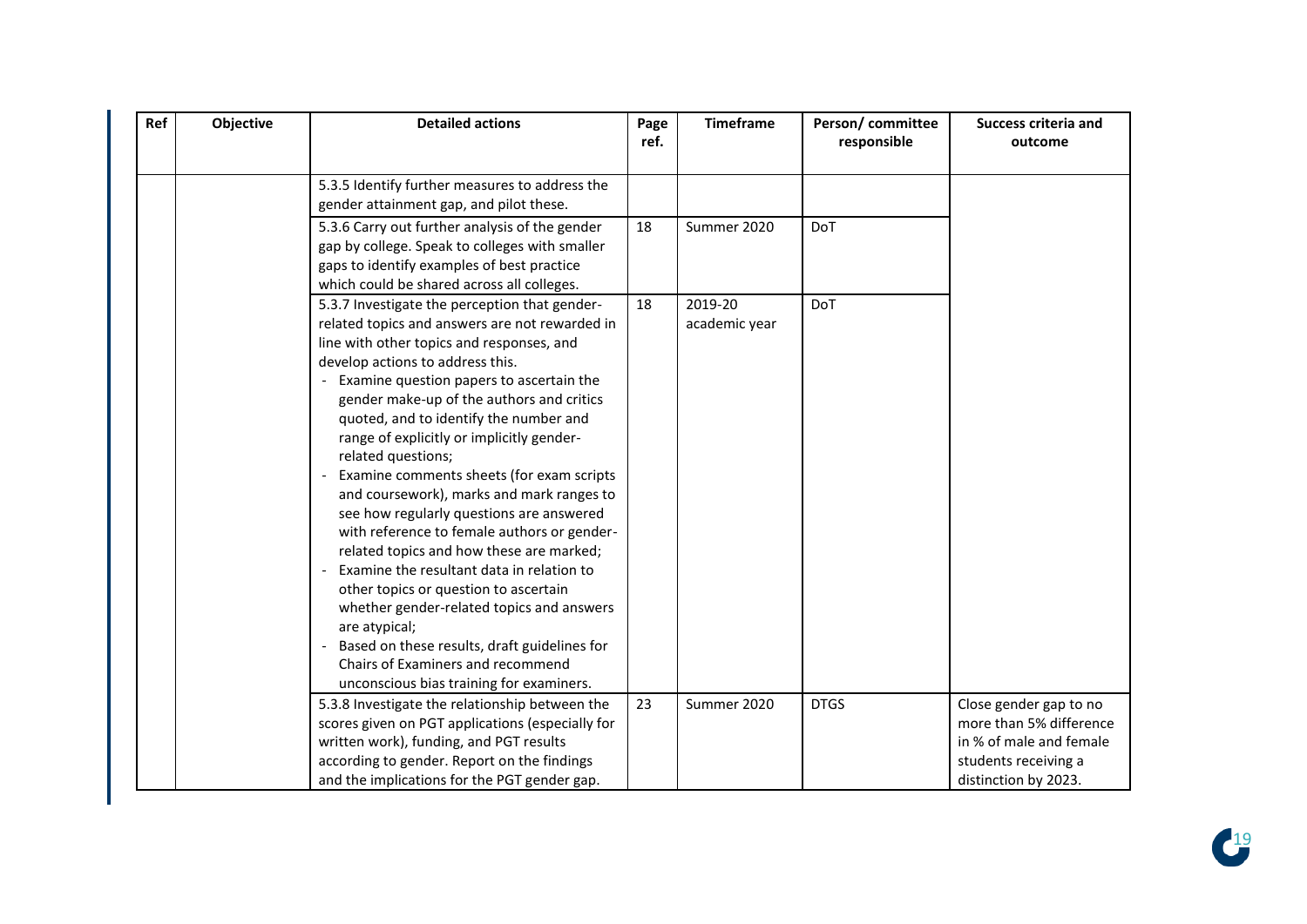| Ref | Objective | <b>Detailed actions</b>                                                                                                                                                                                                                                                                                                                                 | Page<br>ref. | <b>Timeframe</b>                                                                                                         | Person/committee<br>responsible | Success criteria and<br>outcome                                                                                             |
|-----|-----------|---------------------------------------------------------------------------------------------------------------------------------------------------------------------------------------------------------------------------------------------------------------------------------------------------------------------------------------------------------|--------------|--------------------------------------------------------------------------------------------------------------------------|---------------------------------|-----------------------------------------------------------------------------------------------------------------------------|
|     |           | 5.3.9 DTGS to report annually to EDC in MT on<br>whether there is any correlation with choice of<br>topic or student circumstances for failed MSt<br>submissions.                                                                                                                                                                                       | 23           | October 2020                                                                                                             | <b>DTGS</b>                     |                                                                                                                             |
|     |           | 5.3.10 Conduct a pilot analysis of detailed<br>historical data on individual PGR students'<br>progress to see whether it is possible to use<br>this to draw more definite conclusions as to the<br>causes of gender variations.<br>Carry out review and report to RC on any issues<br>relating to gender affecting variations in time<br>to completion. | 27           | Report by MT20                                                                                                           | <b>DDS</b>                      | Equalise average time to<br>completion for female<br>and male students.                                                     |
|     |           | 5.3.11 PPRC to ensure that at least 50% of<br>external examiners of summative taught<br>courses (undergraduate and graduate) are<br>female.                                                                                                                                                                                                             | 60           | Ongoing                                                                                                                  | <b>PPRC</b>                     | At least 50% of external<br>examiners for the FHS<br>and MSt are female.                                                    |
|     |           | 5.3.12 Ensure gender balance in nomination for<br>external examiners of doctoral degrees. DDS to<br>look at the ratios of men and women<br>nominated as external examiners of doctoral<br>degrees over the last 5 years.                                                                                                                                | 60           | Report to be<br>received by<br>Research<br>Committee in<br>2020 and<br>consideration of<br>any further<br>action needed. | <b>DDS</b>                      | Over a 3-year period<br>there is not a significant<br>gender imbalance among<br>external examiners for<br>doctoral degrees. |